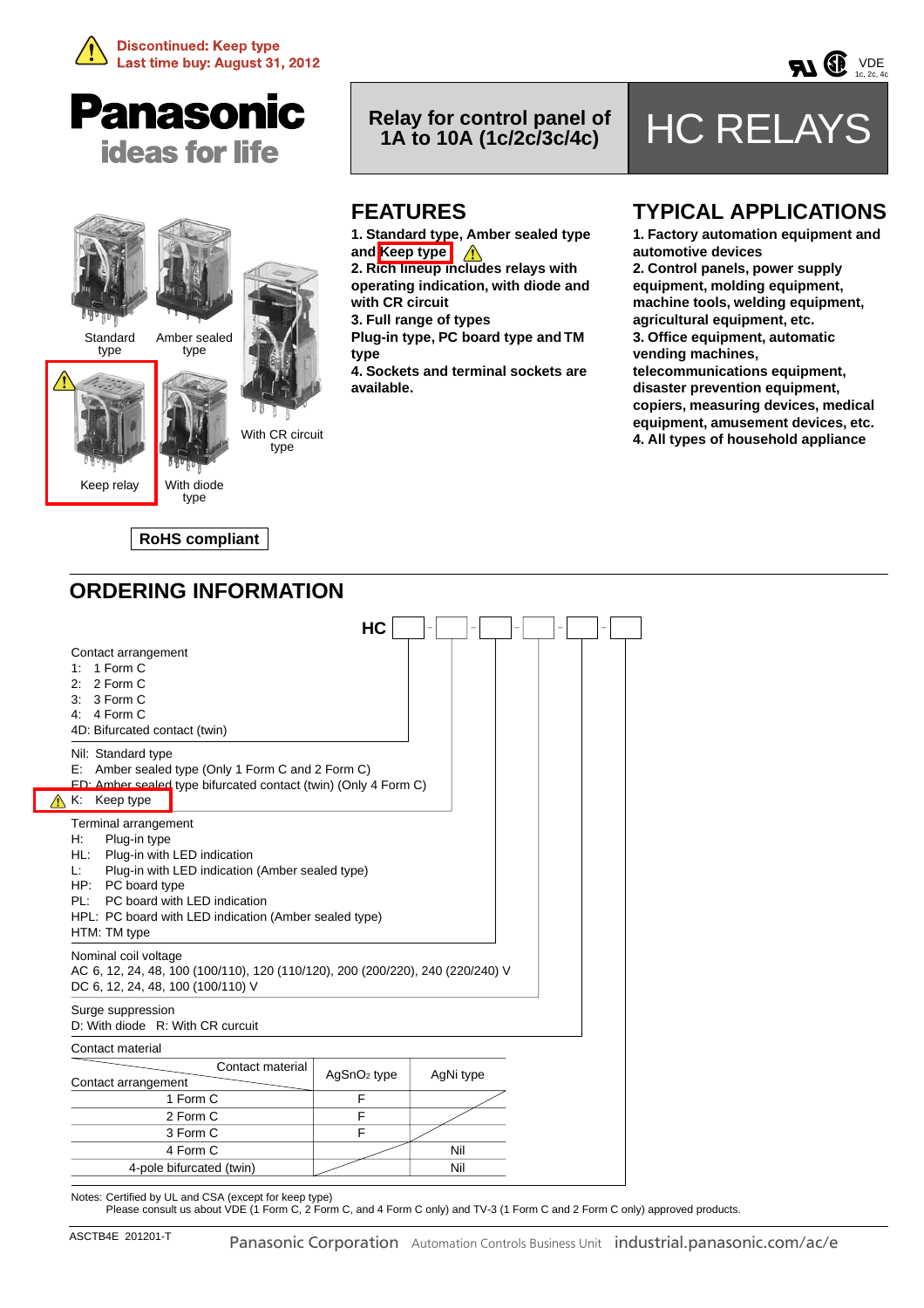### **LINEUP**

HC

|                                  | Type                        | Contact arrangement      |          | Plug-in terminal type<br>With LED<br><b>Without LED</b> |   | PC board terminal type<br>Without LED<br>With LED |                          | Top mounting type<br>(TM type) | Remarks                             |
|----------------------------------|-----------------------------|--------------------------|----------|---------------------------------------------------------|---|---------------------------------------------------|--------------------------|--------------------------------|-------------------------------------|
|                                  |                             |                          | 1 Form C | A                                                       | Α | A                                                 | Α                        | A                              |                                     |
|                                  |                             |                          | 2 Form C | A                                                       | A | A                                                 | A                        | A                              |                                     |
|                                  | HC relay                    | Single side stable       | 3 Form C | A                                                       | A | A                                                 | A                        | A                              |                                     |
|                                  | Standard type               |                          | 4 Form C | A                                                       | Α | A                                                 | A                        | Α                              |                                     |
|                                  |                             | Bifurcated (Twin)        | 4 Form C | A                                                       | A | A                                                 | A                        | A                              |                                     |
|                                  |                             |                          | 1 Form C | A                                                       | A | A                                                 | A                        | Α                              |                                     |
| HC relay<br>Amber sealed<br>type | Single side stable          | 2 Form C                 | Α        | Α                                                       | Α | A                                                 | Α                        |                                |                                     |
|                                  |                             | 4 Form C                 | Α        | Α                                                       | Α | Α                                                 | Α                        |                                |                                     |
|                                  |                             | Bifurcated (Twin)        | 4 Form C | A                                                       | A | A                                                 | A                        | A                              |                                     |
|                                  | HC keep<br>(latching) relay | Single side stable       | 2 Form C | A<br>(With operating<br>indication)                     |   | A<br>(With operating<br>indication)               |                          |                                |                                     |
|                                  |                             |                          | 1 Form C | Α                                                       | Α |                                                   | $\overline{\phantom{0}}$ | $\overline{\phantom{0}}$       |                                     |
|                                  | DC type with                |                          | 2 Form C | Α                                                       | Α |                                                   |                          |                                |                                     |
|                                  | surge absorbing             | Single side stable       | 3 Form C | A                                                       | Α | —                                                 | —                        |                                | Amber sealed type<br>also available |
|                                  | diode                       |                          | 4 Form C | Α                                                       | Α |                                                   |                          |                                |                                     |
|                                  |                             | Bifurcated (Twin)        | 4 Form C | Α                                                       | Α | —                                                 |                          | —                              |                                     |
|                                  |                             |                          | 1 Form C | A                                                       | A | —                                                 |                          | —                              |                                     |
|                                  | AC type with                | Single side stable       | 2 Form C | A                                                       | A | —                                                 |                          |                                |                                     |
|                                  | surge absorbing             |                          | 3 Form C | A                                                       | A | —                                                 | $\overline{\phantom{m}}$ |                                | 17 mm higher than<br>standard type  |
|                                  | CR circuit                  |                          | 4 Form C | Α                                                       | Α |                                                   |                          |                                |                                     |
|                                  |                             | <b>Bifurcated (Twin)</b> | 4 Form C | A                                                       | A |                                                   |                          |                                |                                     |

A: Available

Notes: 1. HC relays with ground terminals also available.

2. HC relays with 0.9 mm wide PC board terminals also available.

### **HC RELAY CONTACT ARRANGEMENT**

| Type        | Single side stable contact                                                                                                                                                | 4-pole bifurcated (twin) contact                                                                                                                               |
|-------------|---------------------------------------------------------------------------------------------------------------------------------------------------------------------------|----------------------------------------------------------------------------------------------------------------------------------------------------------------|
| Part number | $HC^-$                                                                                                                                                                    | HC4D                                                                                                                                                           |
| Features    | Suitable for high-capacity load switching<br>Standard type HC relays have high single-contact capacity;<br>1 Form C: 10 A<br>2 Form C and 3 Form C: 7 A<br>4 Form $C: 5A$ | Bifurcated (twin) contact ensures high contact reliability<br>Suitable for low level loads<br>Minimum switching capability: 100 µA 100m V DC (reference value) |

### **LED INDICATION TYPE**

| Type        | With LED indication type                                                                                                                                                                      |                                                                                    |                                                                                                          |
|-------------|-----------------------------------------------------------------------------------------------------------------------------------------------------------------------------------------------|------------------------------------------------------------------------------------|----------------------------------------------------------------------------------------------------------|
| Part number | $HC \Box$ -HL                                                                                                                                                                                 |                                                                                    |                                                                                                          |
| Features    | LED lights up when relay is operating<br>Inspection and detection of trouble is easy.<br>LEDs are green for DC types and red for<br>AC types.<br>All types are available with LED indication. | • LED colors indicate the type of relay:<br>red for AC type and green for DC type. | ╶ <u>╝</u> ╺┝┞┙╝╝╒┞╷<br>9<br>10<br>11<br>12<br>$13 -$<br>000<br>LED<br>Protection diode<br>(Bottom view) |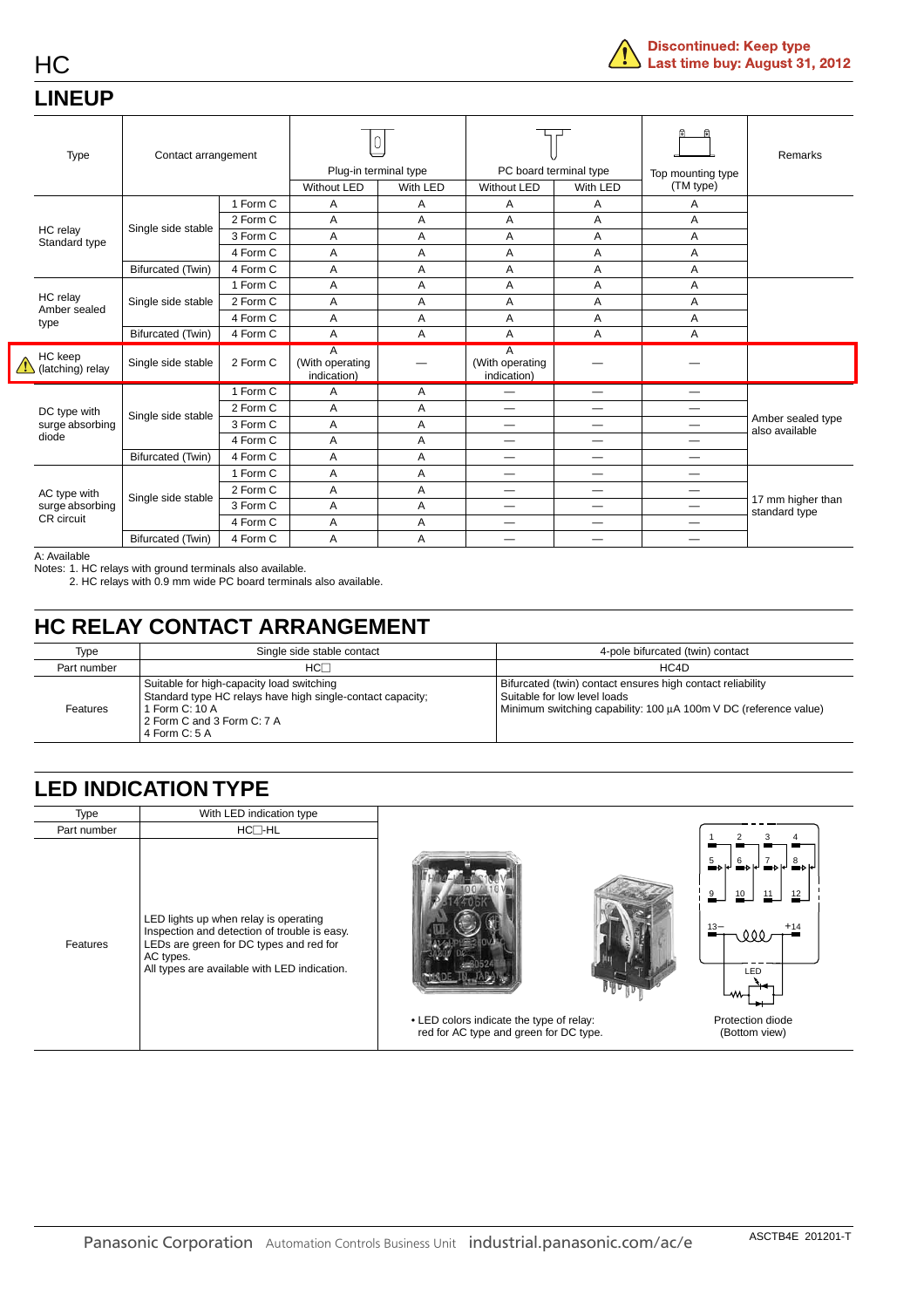### **HC RELAY SERIES PRODUCT TYPES**

| Type        | Amber sealed type HC relay                                                                                                                                                    | HC keep (Latching) relay                                                                                                                                                    | HC relay with diode type (for DC)                                                                                                                                                                                                                            |
|-------------|-------------------------------------------------------------------------------------------------------------------------------------------------------------------------------|-----------------------------------------------------------------------------------------------------------------------------------------------------------------------------|--------------------------------------------------------------------------------------------------------------------------------------------------------------------------------------------------------------------------------------------------------------|
| Part number | HC <sub>TE</sub>                                                                                                                                                              | HC <sub>2</sub> K                                                                                                                                                           | HC <sub>-</sub> ---                                                                                                                                                                                                                                          |
| Features    | Relay is completely sealed with resin.<br>Provides high reliability in adverse<br>surroundings.<br>Suitable for use in dusty conditions or where<br>organic gases are present | Magnetic latching relay<br>Suitable for nominal operating power saving of<br>operating circuits and for memory circuits<br>Has operating indication (mechanical indicator). | Has built-in diode to absorb surge when the coil<br>goes to the off state (for DC type).<br>Suitable for protecting relay driver circuits and<br>for noise suppression<br>Diode characteristics:<br>Reverse breakdown voltage 1,000 V<br>Forward current 1 A |
| Type        | HC relay with CR circuit (for AC)                                                                                                                                             |                                                                                                                                                                             |                                                                                                                                                                                                                                                              |
| Part number | HC <sub>-</sub> ---                                                                                                                                                           |                                                                                                                                                                             |                                                                                                                                                                                                                                                              |
| Features    | Has built-in CR circuit to absorb surge when<br>the coil goes to the off state (for AC).<br>Relay with CR circuit is 17 mm higher than<br>standard type relay.                |                                                                                                                                                                             |                                                                                                                                                                                                                                                              |
|             | 4-nole bifurcated (twin) type and Relay with LED indication are available                                                                                                     |                                                                                                                                                                             |                                                                                                                                                                                                                                                              |

d (twin) type and Re

### **TYPES**

#### **1. Standard type**

1) Plug-in type

| . .                  |                       |                       |                       |                     |                 |
|----------------------|-----------------------|-----------------------|-----------------------|---------------------|-----------------|
| Nominal coil voltage | 1 Form C              | 2 Form C              | 3 Form C              | 4 Form C            | 4 Form C (twin) |
|                      | Part No.              | Part No.              | Part No.              | Part No.            | Part No.        |
| 6V AC                | HC1-H-AC6V-F          | HC2-H-AC6V-F          | HC3-H-AC6V-F          | HC4-H-AC6V          | HC4D-H-AC6V     |
| <b>12V AC</b>        | HC1-H-AC12V-F         | HC2-H-AC12V-F         | HC3-H-AC12V-F         | HC4-H-AC12V         | HC4D-H-AC12V    |
| <b>24V AC</b>        | HC1-H-AC24V-F         | HC2-H-AC24V-F         | HC3-H-AC24V-F         | HC4-H-AC24V         | HC4D-H-AC24V    |
| 48V AC               | HC1-H-AC48V-F         | HC2-H-AC48V-F         | HC3-H-AC48V-F         | HC4-H-AC48V         | HC4D-H-AC48V    |
| 100/110V AC          | <b>HC1-H-AC100V-F</b> | <b>HC2-H-AC100V-F</b> | <b>HC3-H-AC100V-F</b> | <b>HC4-H-AC100V</b> | HC4D-H-AC100V   |
| 110/120V AC          | <b>HC1-H-AC120V-F</b> | <b>HC2-H-AC120V-F</b> | <b>HC3-H-AC120V-F</b> | <b>HC4-H-AC120V</b> | HC4D-H-AC120V   |
| 200/220V AC          | <b>HC1-H-AC200V-F</b> | <b>HC2-H-AC200V-F</b> | HC3-H-AC200V-F        | HC4-H-AC200V        | HC4D-H-AC200V   |
| 220/240V AC          | <b>HC1-H-AC240V-F</b> | <b>HC2-H-AC240V-F</b> | <b>HC3-H-AC240V-F</b> | HC4-H-AC240V        | HC4D-H-AC240V   |
| 6V DC                | HC1-H-DC6V-F          | HC2-H-DC6V-F          | HC3-H-DC6V-F          | HC4-H-DC6V          | HC4D-H-DC6V     |
| 12V DC               | HC1-H-DC12V-F         | HC2-H-DC12V-F         | HC3-H-DC12V-F         | HC4-H-DC12V         | HC4D-H-DC12V    |
| <b>24V DC</b>        | HC1-H-DC24V-F         | HC2-H-DC24V-F         | HC3-H-DC24V-F         | HC4-H-DC24V         | HC4D-H-DC24V    |
| 48V DC               | HC1-H-DC48V-F         | HC2-H-DC48V-F         | HC3-H-DC48V-F         | HC4-H-DC48V         | HC4D-H-DC48V    |
| 100/110V DC          | <b>HC1-H-DC100V-F</b> | <b>HC2-H-DC100V-F</b> | <b>HC3-H-DC100V-F</b> | HC4-H-DC100V        | HC4D-H-DC100V   |
|                      |                       |                       |                       |                     |                 |

Standard packing: Carton: 20 pcs.; Case: 200 pcs.

| 2) Plug-in type (with LED indication) |                 |                 |                 |               |                 |
|---------------------------------------|-----------------|-----------------|-----------------|---------------|-----------------|
| Nominal coil voltage                  | 1 Form C        | 2 Form C        | 3 Form C        | 4 Form C      | 4 Form C (twin) |
|                                       | Part No.        | Part No.        | Part No.        | Part No.      | Part No.        |
| 6V AC                                 | HC1-HL-AC6V-F   | HC2-HL-AC6V-F   | HC3-HL-AC6V-F   | HC4-HL-AC6V   | HC4D-HL-AC6V    |
| <b>12V AC</b>                         | HC1-HL-AC12V-F  | HC2-HL-AC12V-F  | HC3-HL-AC12V-F  | HC4-HL-AC12V  | HC4D-HL-AC12V   |
| 24V AC                                | HC1-HL-AC24V-F  | HC2-HL-AC24V-F  | HC3-HL-AC24V-F  | HC4-HL-AC24V  | HC4D-HL-AC24V   |
| 100/110V AC                           | HC1-HL-AC100V-F | HC2-HL-AC100V-F | HC3-HL-AC100V-F | HC4-HL-AC100V | HC4D-HL-AC100V  |
| 110/120V AC                           | HC1-HL-AC120V-F | HC2-HL-AC120V-F | HC3-HL-AC120V-F | HC4-HL-AC120V | HC4D-HL-AC120V  |
| 200/220V AC                           | HC1-HL-AC200V-F | HC2-HL-AC200V-F | HC3-HL-AC200V-F | HC4-HL-AC200V | HC4D-HL-AC200V  |
| 220/240V AC                           | HC1-HL-AC240V-F | HC2-HL-AC240V-F | HC3-HL-AC240V-F | HC4-HL-AC240V | HC4D-HL-AC240V  |
| 6V DC                                 | HC1-HL-DC6V-F   | HC2-HL-DC6V-F   | HC3-HL-DC6V-F   | HC4-HL-DC6V   | HC4D-HL-DC6V    |
| 12V DC                                | HC1-HL-DC12V-F  | HC2-HL-DC12V-F  | HC3-HL-DC12V-F  | HC4-HL-DC12V  | HC4D-HL-DC12V   |
| 24V DC                                | HC1-HL-DC24V-F  | HC2-HL-DC24V-F  | HC3-HL-DC24V-F  | HC4-HL-DC24V  | HC4D-HL-DC24V   |
| 48V DC                                | HC1-HL-DC48V-F  | HC2-HL-DC48V-F  | HC3-HL-DC48V-F  | HC4-HL-DC48V  | HC4D-HL-DC48V   |
| 100/110V DC                           | HC1-HL-DC100V-F | HC2-HL-DC100V-F | HC3-HL-DC100V-F | HC4-HL-DC100V | HC4D-HL-DC100V  |

Standard packing: Carton: 20 pcs.; Case: 200 pcs.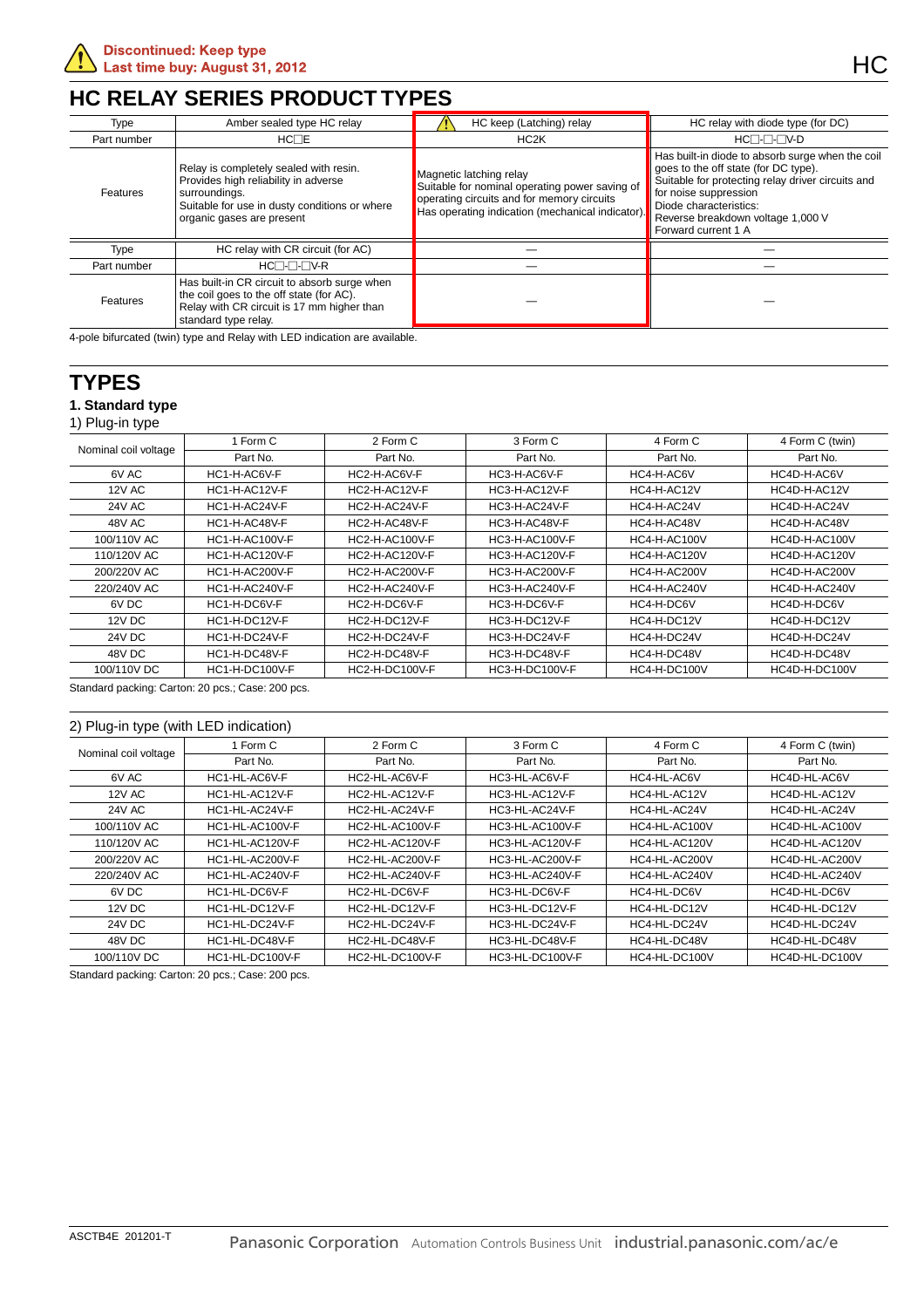

#### 3) PC board type

| Nominal coil voltage | 1 Form C               | 2 Form C        | 3 Form C        | 4 Form C      | 4 Form C (twin) |
|----------------------|------------------------|-----------------|-----------------|---------------|-----------------|
|                      | Part No.               | Part No.        | Part No.        | Part No.      | Part No.        |
| 6V AC                | HC1-HP-AC6V-F          | HC2-HP-AC6V-F   | HC3-HP-AC6V-F   | HC4-HP-AC6V   | HC4D-HP-AC6V    |
| <b>12V AC</b>        | HC1-HP-AC12V-F         | HC2-HP-AC12V-F  | HC3-HP-AC12V-F  | HC4-HP-AC12V  | HC4D-HP-AC12V   |
| <b>24V AC</b>        | HC1-HP-AC24V-F         | HC2-HP-AC24V-F  | HC3-HP-AC24V-F  | HC4-HP-AC24V  | HC4D-HP-AC24V   |
| 48V AC               | HC1-HP-AC48V-F         | HC2-HP-AC48V-F  | HC3-HP-AC48V-F  | HC4-HP-AC48V  | HC4D-HP-AC48V   |
| 100/110V AC          | HC1-HP-AC100V-F        | HC2-HP-AC100V-F | HC3-HP-AC100V-F | HC4-HP-AC100V | HC4D-HP-AC100V  |
| 110/120V AC          | <b>HC1-HP-AC120V-F</b> | HC2-HP-AC120V-F | HC3-HP-AC120V-F | HC4-HP-AC120V | HC4D-HP-AC120V  |
| 200/220V AC          | HC1-HP-AC200V-F        | HC2-HP-AC200V-F | HC3-HP-AC200V-F | HC4-HP-AC200V | HC4D-HP-AC200V  |
| 220/240V AC          | HC1-HP-AC240V-F        | HC2-HP-AC240V-F | HC3-HP-AC240V-F | HC4-HP-AC240V | HC4D-HP-AC240V  |
| 6V DC                | HC1-HP-DC6V-F          | HC2-HP-DC6V-F   | HC3-HP-DC6V-F   | HC4-HP-DC6V   | HC4D-HP-DC6V    |
| 12V DC               | HC1-HP-DC12V-F         | HC2-HP-DC12V-F  | HC3-HP-DC12V-F  | HC4-HP-DC12V  | HC4D-HP-DC12V   |
| 24V DC               | HC1-HP-DC24V-F         | HC2-HP-DC24V-F  | HC3-HP-DC24V-F  | HC4-HP-DC24V  | HC4D-HP-DC24V   |
| 48V DC               | HC1-HP-DC48V-F         | HC2-HP-DC48V-F  | HC3-HP-DC48V-F  | HC4-HP-DC48V  | HC4D-HP-DC48V   |
| 100/110V DC          | HC1-HP-DC100V-F        | HC2-HP-DC100V-F | HC3-HP-DC100V-F | HC4-HP-DC100V | HC4D-HP-DC100V  |

Standard packing: Carton: 20 pcs.; Case: 200 pcs.

Note: Please add "-31" before "-F" in the part number when ordering the PC board type 0.9 mm width terminal (ex) HC1-HP-AC6V-31-F.

#### 4) PC board type (with LED indication)

| Nominal coil voltage | 1 Form C         | 2 Form C         | 3 Form C         | 4 Form C       | 4 Form C (twin) |
|----------------------|------------------|------------------|------------------|----------------|-----------------|
|                      | Part No.         | Part No.         | Part No.         | Part No.       | Part No.        |
| 6V AC                | HC1-HPL-AC6V-F   | HC2-HPL-AC6V-F   | HC3-HPL-AC6V-F   | HC4-HPL-AC6V   | HC4D-HPL-AC6V   |
| 12V AC               | HC1-HPL-AC12V-F  | HC2-HPL-AC12V-F  | HC3-HPL-AC12V-F  | HC4-HPL-AC12V  | HC4D-HPL-AC12V  |
| 24V AC               | HC1-HPL-AC24V-F  | HC2-HPL-AC24V-F  | HC3-HPL-AC24V-F  | HC4-HPL-AC24V  | HC4D-HPL-AC24V  |
| 100/110V AC          | HC1-HPL-AC100V-F | HC2-HPL-AC100V-F | HC3-HPL-AC100V-F | HC4-HPL-AC100V | HC4D-HPL-AC100V |
| 110/120V AC          | HC1-HPL-AC120V-F | HC2-HPL-AC120V-F | HC3-HPL-AC120V-F | HC4-HPL-AC120V | HC4D-HPL-AC120V |
| 200/220V AC          | HC1-HPL-AC200V-F | HC2-HPL-AC200V-F | HC3-HPL-AC200V-F | HC4-HPL-AC200V | HC4D-HPL-AC200V |
| 6V DC                | HC1-HPL-DC6V-F   | HC2-HPL-DC6V-F   | HC3-HPL-DC6V-F   | HC4-HPL-DC6V   | HC4D-HPL-DC6V   |
| 12V DC               | HC1-HPL-DC12V-F  | HC2-HPL-DC12V-F  | HC3-HPL-DC12V-F  | HC4-HPL-DC12V  | HC4D-HPL-DC12V  |
| 24V DC               | HC1-HPL-DC24V-F  | HC2-HPL-DC24V-F  | HC3-HPL-DC24V-F  | HC4-HPL-DC24V  | HC4D-HPL-DC24V  |
| 48V DC               | HC1-HPL-DC48V-F  | HC2-HPL-DC48V-F  | HC3-HPL-DC48V-F  | HC4-HPL-DC48V  | HC4D-HPL-DC48V  |
| 100/110V DC          | HC1-HPL-DC100V-F | HC2-HPL-DC100V-F | HC3-HPL-DC100V-F | HC4-HPL-DC100V | HC4D-HPL-DC100V |

Standard packing: Carton: 20 pcs.; Case: 200 pcs.

Note: Please add "-31" before "-F" in the part number when ordering the PC board type 0.9 mm width terminal (ex) HC1-HPL-AC6V-31-F.

| 5) TM type           |                  |                  |                  |                |                 |
|----------------------|------------------|------------------|------------------|----------------|-----------------|
| Nominal coil voltage | 1 Form C         | 2 Form C         | 3 Form C         | 4 Form C       | 4 Form C (twin) |
|                      | Part No.         | Part No.         | Part No.         | Part No.       | Part No.        |
| 6V AC                | HC1-HTM-AC6V-F   | HC2-HTM-AC6V-F   | HC3-HTM-AC6V-F   | HC4-HTM-AC6V   | HC4D-HTM-AC6V   |
| <b>12V AC</b>        | HC1-HTM-AC12V-F  | HC2-HTM-AC12V-F  | HC3-HTM-AC12V-F  | HC4-HTM-AC12V  | HC4D-HTM-AC12V  |
| <b>24V AC</b>        | HC1-HTM-AC24V-F  | HC2-HTM-AC24V-F  | HC3-HTM-AC24V-F  | HC4-HTM-AC24V  | HC4D-HTM-AC24V  |
| 48V AC               | HC1-HTM-AC48V-F  | HC2-HTM-AC48V-F  | HC3-HTM-AC48V-F  | HC4-HTM-AC48V  | HC4D-HTM-AC48V  |
| 100/110V AC          | HC1-HTM-AC100V-F | HC2-HTM-AC100V-F | HC3-HTM-AC100V-F | HC4-HTM-AC100V | HC4D-HTM-AC100V |
| 110/120V AC          | HC1-HTM-AC120V-F | HC2-HTM-AC120V-F | HC3-HTM-AC120V-F | HC4-HTM-AC120V | HC4D-HTM-AC120V |
| 200/220V AC          | HC1-HTM-AC200V-F | HC2-HTM-AC200V-F | HC3-HTM-AC200V-F | HC4-HTM-AC200V | HC4D-HTM-AC200V |
| 6V DC                | HC1-HTM-DC6V-F   | HC2-HTM-DC6V-F   | HC3-HTM-DC6V-F   | HC4-HTM-DC6V   | HC4D-HTM-DC6V   |
| 12V DC               | HC1-HTM-DC12V-F  | HC2-HTM-DC12V-F  | HC3-HTM-DC12V-F  | HC4-HTM-DC12V  | HC4D-HTM-DC12V  |
| <b>24V DC</b>        | HC1-HTM-DC24V-F  | HC2-HTM-DC24V-F  | HC3-HTM-DC24V-F  | HC4-HTM-DC24V  | HC4D-HTM-DC24V  |
| 48V DC               | HC1-HTM-DC48V-F  | HC2-HTM-DC48V-F  | HC3-HTM-DC48V-F  | HC4-HTM-DC48V  | HC4D-HTM-DC48V  |
| 100/110V DC          | HC1-HTM-DC100V-F | HC2-HTM-DC100V-F | HC3-HTM-DC100V-F | HC4-HTM-DC100V | HC4D-HTM-DC100V |

Standard packing: Carton: 20 pcs.; Case: 200 pcs.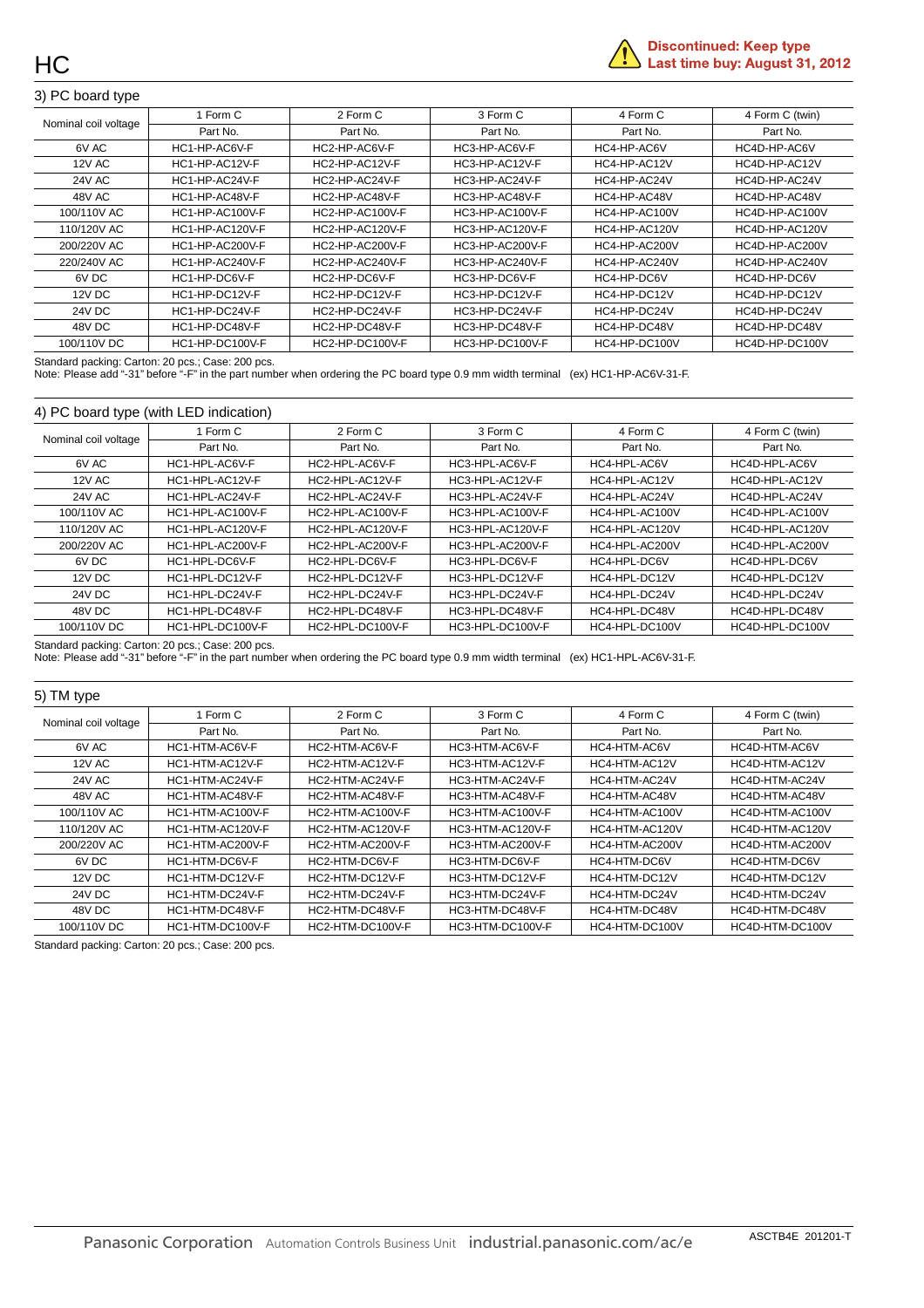#### **2. Amber sealed type**

#### 1) Plug-in type

| Nominal coil voltage | ∣ Form C        | 2 Form C               | 4 Form C      | 4 Form C (twin) |
|----------------------|-----------------|------------------------|---------------|-----------------|
|                      | Part No.        | Part No.               | Part No.      | Part No.        |
| 6V AC                | HC1E-H-AC6V-F   | HC2E-H-AC6V-F          | HC4E-H-AC6V   | HC4ED-H-AC6V    |
| <b>12V AC</b>        | HC1E-H-AC12V-F  | HC2E-H-AC12V-F         | HC4E-H-AC12V  | HC4ED-H-AC12V   |
| <b>24V AC</b>        | HC1E-H-AC24V-F  | HC2E-H-AC24V-F         | HC4E-H-AC24V  | HC4ED-H-AC24V   |
| 48V AC               | HC1E-H-AC48V-F  | HC2E-H-AC48V-F         | HC4E-H-AC48V  | HC4ED-H-AC48V   |
| 100/110V AC          | HC1E-H-AC100V-F | HC2E-H-AC100V-F        | HC4E-H-AC100V | HC4ED-H-AC100V  |
| 110/120V AC          | HC1E-H-AC120V-F | <b>HC2E-H-AC120V-F</b> | HC4E-H-AC120V | HC4ED-H-AC120V  |
| 200/220V AC          | HC1E-H-AC200V-F | HC2E-H-AC200V-F        | HC4E-H-AC200V | HC4ED-H-AC200V  |
| 220/240V AC          | HC1E-H-AC240V-F | HC2E-H-AC240V-F        | HC4E-H-AC240V | HC4ED-H-AC240V  |
| 6V DC                | HC1E-H-DC6V-F   | HC2E-H-DC6V-F          | HC4E-H-DC6V   | HC4ED-H-DC6V    |
| 12V DC               | HC1E-H-DC12V-F  | HC2E-H-DC12V-F         | HC4E-H-DC12V  | HC4ED-H-DC12V   |
| <b>24V DC</b>        | HC1E-H-DC24V-F  | HC2E-H-DC24V-F         | HC4E-H-DC24V  | HC4ED-H-DC24V   |
| 48V DC               | HC1E-H-DC48V-F  | HC2E-H-DC48V-F         | HC4E-H-DC48V  | HC4ED-H-DC48V   |
| 100/110V DC          | HC1E-H-DC100V-F | HC2E-H-DC100V-F        | HC4E-H-DC100V | HC4ED-H-DC100V  |

Standard packing: Carton: 20 pcs.; Case: 200 pcs.

#### 2) Plug-in type (With LED indication)

|                      | 1 Form C        | 2 Form C        | 4 Form C      | 4 Form C (twin) |
|----------------------|-----------------|-----------------|---------------|-----------------|
| Nominal coil voltage |                 |                 |               |                 |
|                      | Part No.        | Part No.        | Part No.      | Part No.        |
| 6V AC                | HC1E-L-AC6V-F   | HC2E-L-AC6V-F   | HC4E-L-AC6V   | HC4ED-L-AC6V    |
| <b>12V AC</b>        | HC1E-L-AC12V-F  | HC2E-L-AC12V-F  | HC4E-L-AC12V  | HC4ED-L-AC12V   |
| 24V AC               | HC1E-L-AC24V-F  | HC2E-L-AC24V-F  | HC4E-L-AC24V  | HC4ED-L-AC24V   |
| 48V AC               | HC1E-L-AC48V-F  | HC2E-L-AC48V-F  | HC4E-L-AC48V  | HC4ED-L-AC48V   |
| 100/110V AC          | HC1E-L-AC100V-F | HC2E-L-AC100V-F | HC4E-L-AC100V | HC4ED-L-AC100V  |
| 110/120V AC          | HC1E-L-AC120V-F | HC2E-L-AC120V-F | HC4E-L-AC120V | HC4ED-L-AC120V  |
| 200/220V AC          | HC1E-L-AC200V-F | HC2E-L-AC200V-F | HC4E-L-AC200V | HC4ED-L-AC200V  |
| 220/240V AC          | HC1E-L-AC240V-F | HC2E-L-AC240V-F | HC4E-L-AC240V | HC4ED-L-AC240V  |
| 6V DC                | HC1E-L-DC6V-F   | HC2E-L-DC6V-F   | HC4E-L-DC6V   | HC4ED-L-DC6V    |
| <b>12V DC</b>        | HC1E-L-DC12V-F  | HC2E-L-DC12V-F  | HC4E-L-DC12V  | HC4ED-L-DC12V   |
| 24V DC               | HC1E-L-DC24V-F  | HC2E-L-DC24V-F  | HC4E-L-DC24V  | HC4ED-L-DC24V   |
| 48V DC               | HC1E-L-DC48V-F  | HC2E-L-DC48V-F  | HC4E-L-DC48V  | HC4ED-L-DC48V   |
| 100/110V DC          | HC1E-L-DC100V-F | HC2E-L-DC100V-F | HC4E-L-DC100V | HC4ED-L-DC100V  |

Standard packing: Carton: 20 pcs.; Case: 200 pcs.

#### 3) PC board type

|                      | 1 Form C         | 2 Form C         | 4 Form C       | 4 Form C (twin) |
|----------------------|------------------|------------------|----------------|-----------------|
| Nominal coil voltage | Part No.         | Part No.         | Part No.       | Part No.        |
| 6V AC                | HC1E-HP-AC6V-F   | HC2E-HP-AC6V-F   | HC4E-HP-AC6V   | HC4ED-HP-AC6V   |
| <b>12V AC</b>        | HC1E-HP-AC12V-F  | HC2E-HP-AC12V-F  | HC4E-HP-AC12V  | HC4ED-HP-AC12V  |
| <b>24V AC</b>        | HC1E-HP-AC24V-F  | HC2E-HP-AC24V-F  | HC4E-HP-AC24V  | HC4ED-HP-AC24V  |
| 48V AC               | HC1E-HP-AC48V-F  | HC2E-HP-AC48V-F  | HC4E-HP-AC48V  | HC4ED-HP-AC48V  |
| 100/110V AC          | HC1E-HP-AC100V-F | HC2E-HP-AC100V-F | HC4E-HP-AC100V | HC4ED-HP-AC100V |
| 110/120V AC          | HC1E-HP-AC120V-F | HC2E-HP-AC120V-F | HC4E-HP-AC120V | HC4ED-HP-AC120V |
| 200/220V AC          | HC1E-HP-AC200V-F | HC2E-HP-AC200V-F | HC4E-HP-AC200V | HC4ED-HP-AC200V |
| 220/240V AC          | HC1E-HP-AC240V-F | HC2E-HP-AC240V-F | HC4E-HP-AC240V | HC4ED-HP-AC240V |
| 6V DC                | HC1E-HP-DC6V-F   | HC2E-HP-DC6V-F   | HC4E-HP-DC6V   | HC4ED-HP-DC6V   |
| 12V DC               | HC1E-HP-DC12V-F  | HC2E-HP-DC12V-F  | HC4E-HP-DC12V  | HC4ED-HP-DC12V  |
| <b>24V DC</b>        | HC1E-HP-DC24V-F  | HC2E-HP-DC24V-F  | HC4E-HP-DC24V  | HC4ED-HP-DC24V  |
| 48V DC               | HC1E-HP-DC48V-F  | HC2E-HP-DC48V-F  | HC4E-HP-DC48V  | HC4ED-HP-DC48V  |
| 100/110V DC          | HC1E-HP-DC100V-F | HC2E-HP-DC100V-F | HC4E-HP-DC100V | HC4ED-HP-DC100V |

Standard packing: Carton: 20 pcs.; Case: 200 pcs.

Note: Please add "-31" in the suffix of part number when ordering the PC board type 0.9 mm width terminal. (4 Form C, 4 Form C (twin) only)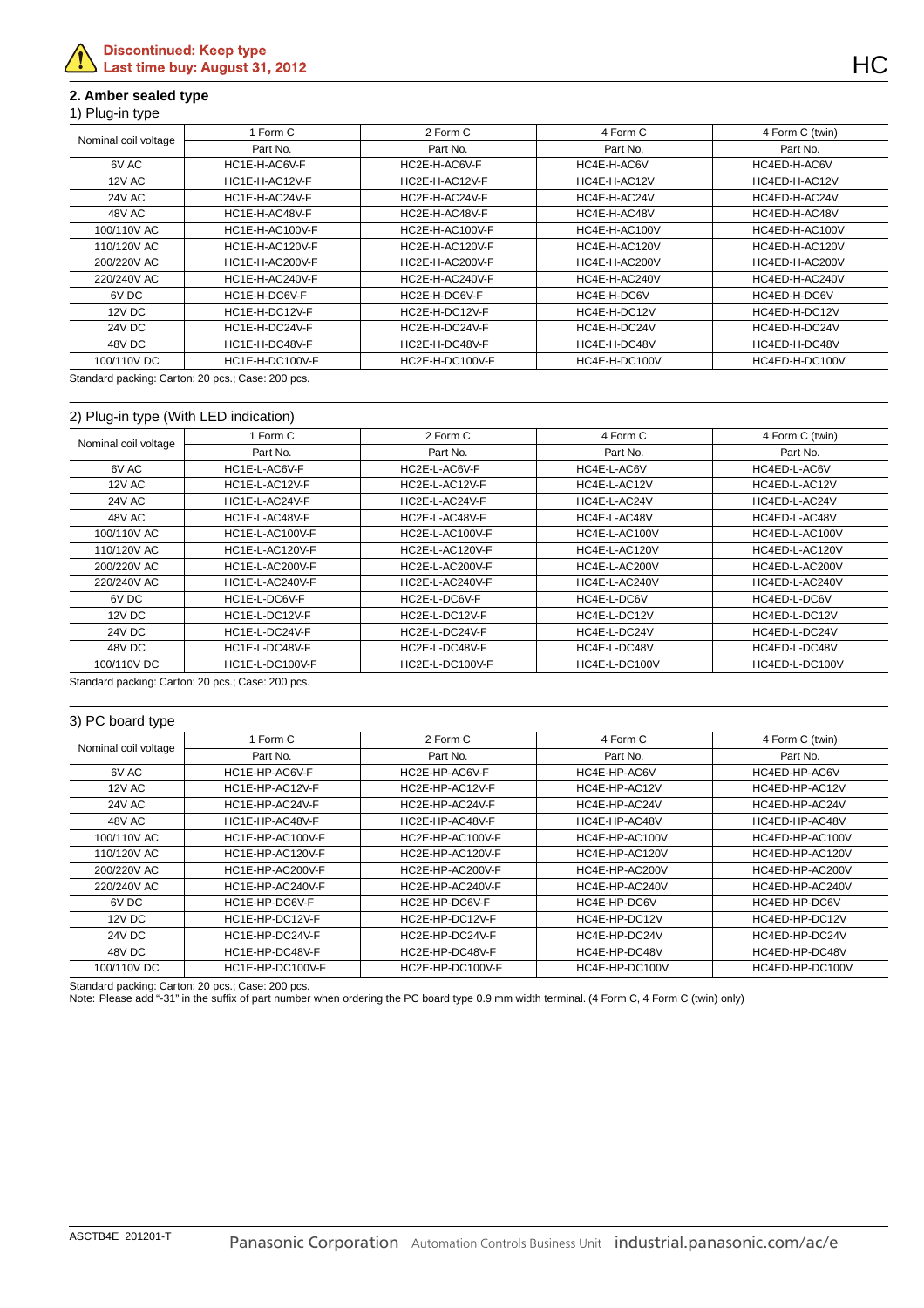

#### 4) PC board type (With LED indication)

|                      | 1 Form C         | 2 Form C         | 4 Form C       | 4 Form C (twin) |
|----------------------|------------------|------------------|----------------|-----------------|
| Nominal coil voltage | Part No.         | Part No.         | Part No.       | Part No.        |
| 6V AC                | HC1E-PL-AC6V-F   | HC2E-PL-AC6V-F   | HC4E-PL-AC6V   | HC4ED-PL-AC6V   |
| 12V AC               | HC1E-PL-AC12V-F  | HC2E-PL-AC12V-F  | HC4E-PL-AC12V  | HC4ED-PL-AC12V  |
| <b>24V AC</b>        | HC1E-PL-AC24V-F  | HC2E-PL-AC24V-F  | HC4E-PL-AC24V  | HC4ED-PL-AC24V  |
| 48V AC               | HC1E-PL-AC48V-F  | HC2E-PL-AC48V-F  | HC4E-PL-AC48V  | HC4ED-PL-AC48V  |
| 100/110V AC          | HC1E-PL-AC100V-F | HC2E-PL-AC100V-F | HC4E-PL-AC100V | HC4ED-PL-AC100V |
| 110/120V AC          | HC1E-PL-AC120V-F | HC2E-PL-AC120V-F | HC4E-PL-AC120V | HC4ED-PL-AC120V |
| 200/220V AC          | HC1E-PL-AC200V-F | HC2E-PL-AC200V-F | HC4E-PL-AC200V | HC4ED-PL-AC200V |
| 220/240V AC          | HC1E-PL-AC240V-F | HC2E-PL-AC240V-F | HC4E-PL-AC240V | HC4ED-PL-AC240V |
| 6V DC                | HC1E-PL-DC6V-F   | HC2E-PL-DC6V-F   | HC4E-PL-DC6V   | HC4ED-PL-DC6V   |
| 12V DC               | HC1E-PL-DC12V-F  | HC2E-PL-DC12V-F  | HC4E-PL-DC12V  | HC4ED-PL-DC12V  |
| <b>24V DC</b>        | HC1E-PL-DC24V-F  | HC2E-PL-DC24V-F  | HC4E-PL-DC24V  | HC4ED-PL-DC24V  |
| 48V DC               | HC1E-PL-DC48V-F  | HC2E-PL-DC48V-F  | HC4E-PL-DC48V  | HC4ED-PL-DC48V  |
| 100/110V DC          | HC1E-PL-DC100V-F | HC2E-PL-DC100V-F | HC4E-PL-DC100V | HC4ED-PL-DC100V |

Standard packing: Carton: 20 pcs.; Case: 200 pcs.

Note: Please add "-31" in the suffix of part number when ordering the PC board type 0.9 mm width terminal. (4 Form C, 4 Form C (twin) only)

#### 5) TM type

| Nominal coil voltage | 1 Form C          | 2 Form C          | 4 Form C        | 4 Form C (twin)  |
|----------------------|-------------------|-------------------|-----------------|------------------|
|                      | Part No.          | Part No.          | Part No.        | Part No.         |
| 6V AC                | HC1E-HTM-AC6V-F   | HC2E-HTM-AC6V-F   | HC4E-HTM-AC6V   | HC4ED-HTM-AC6V   |
| <b>12V AC</b>        | HC1E-HTM-AC12V-F  | HC2E-HTM-AC12V-F  | HC4E-HTM-AC12V  | HC4ED-HTM-AC12V  |
| <b>24V AC</b>        | HC1E-HTM-AC24V-F  | HC2E-HTM-AC24V-F  | HC4E-HTM-AC24V  | HC4ED-HTM-AC24V  |
| 48V AC               | HC1E-HTM-AC48V-F  | HC2E-HTM-AC48V-F  | HC4E-HTM-AC48V  | HC4ED-HTM-AC48V  |
| 100/110V AC          | HC1E-HTM-AC100V-F | HC2E-HTM-AC100V-F | HC4E-HTM-AC100V | HC4ED-HTM-AC100V |
| 110/120V AC          | HC1E-HTM-AC120V-F | HC2E-HTM-AC120V-F | HC4E-HTM-AC120V | HC4ED-HTM-AC120V |
| 200/220V AC          | HC1E-HTM-AC200V-F | HC2E-HTM-AC200V-F | HC4E-HTM-AC200V | HC4ED-HTM-AC200V |
| 220/240V AC          | HC1E-HTM-AC240V-F | HC2E-HTM-AC240V-F | HC4E-HTM-AC240V | HC4ED-HTM-AC240V |
| 6V DC                | HC1E-HTM-DC6V-F   | HC2E-HTM-DC6V-F   | HC4E-HTM-DC6V   | HC4ED-HTM-DC6V   |
| 12V DC               | HC1E-HTM-DC12V-F  | HC2E-HTM-DC12V-F  | HC4E-HTM-DC12V  | HC4ED-HTM-DC12V  |
| 24V DC               | HC1E-HTM-DC24V-F  | HC2E-HTM-DC24V-F  | HC4E-HTM-DC24V  | HC4ED-HTM-DC24V  |
| 48V DC               | HC1E-HTM-DC48V-F  | HC2E-HTM-DC48V-F  | HC4E-HTM-DC48V  | HC4ED-HTM-DC48V  |
| 100/110V DC          | HC1E-HTM-DC100V-F | HC2E-HTM-DC100V-F | HC4E-HTM-DC100V | HC4ED-HTM-DC100V |

Standard packing: Carton: 20 pcs.; Case: 200 pcs.

#### $\sqrt{\Lambda}$ **3. Keep relay**

|                      | Plug-in type (2c) | PC board type (2c) |
|----------------------|-------------------|--------------------|
| Nominal coil voltage | Part No.          | Part No.           |
| 6V AC                | HC2K-AC6V-F       | HC2K-P-AC6V-F      |
| <b>12V AC</b>        | HC2K-AC12V-F      | HC2K-P-AC12V-F     |
| <b>24V AC</b>        | HC2K-AC24V-F      | HC2K-P-AC24V-F     |
| 48V AC               | HC2K-AC48V-F      | HC2K-P-AC48V-F     |
| <b>100V AC</b>       | HC2K-AC100V-F     | HC2K-P-AC100V-F    |
| 6V DC                | HC2K-DC6V-F       | HC2K-P-DC6V-F      |
| 12V DC               | HC2K-DC12V-F      | HC2K-P-DC12V-F     |
| 24V DC               | HC2K-DC24V-F      | HC2K-P-DC24V-F     |
| 48V DC               | HC2K-DC48V-F      | HC2K-P-DC48V-F     |
| 100/110V DC          | HC2K-DC100V-F     | HC2K-P-DC100V-F    |

Note: Please refer to the "Standards Chart" for product certification.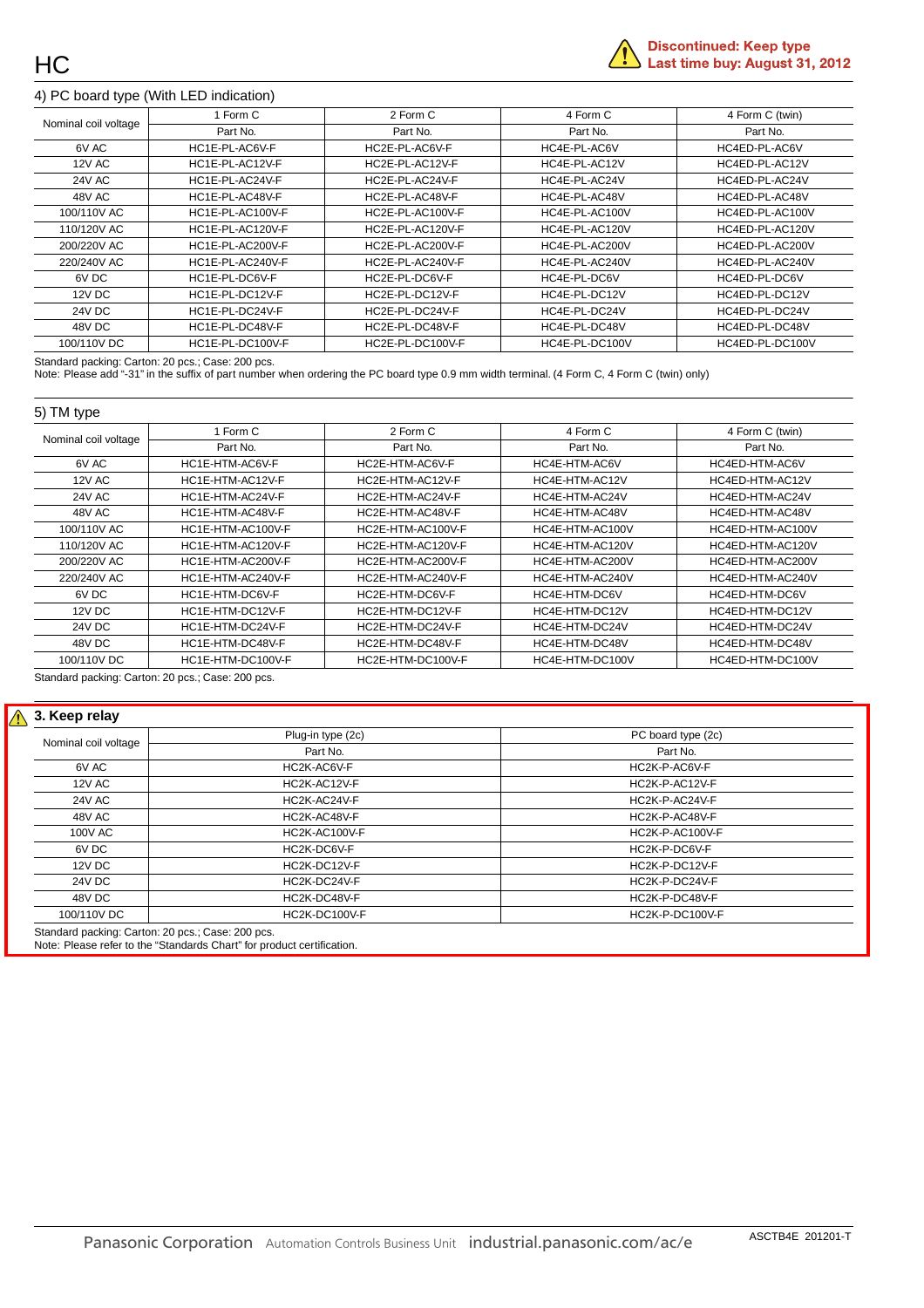#### **4. With diode type (For DC)**

|  | 1) Plug-in type |  |
|--|-----------------|--|
|  |                 |  |

|                                      | Form C        | 2 Form C       | 3 Form C       | 4 Form C     | 4 Form C (twin) |
|--------------------------------------|---------------|----------------|----------------|--------------|-----------------|
| Nominal coil voltage                 | Part No.      | Part No.       | Part No.       | Part No.     | Part No.        |
| 6V DC                                | HC1-DC6V-D-F  | HC2-DC6V-D-F   | HC3-DC6V-D-F   | HC4-DC6V-D   | HC4D-DC6V-D     |
| 12V DC                               | HC1-DC12V-D-F | HC2-DC12V-D-F  | HC3-DC12V-D-F  | HC4-DC12V-D  | HC4D-DC12V-D    |
| 24V DC                               | HC1-DC24V-D-F | HC2-DC24V-D-F  | HC3-DC24V-D-F  | HC4-DC24V-D  | HC4D-DC24V-D    |
| 48V DC                               | HC1-DC48V-D-F | HC2-DC48V-D-F  | HC3-DC48V-D-F  | HC4-DC48V-D  | HC4D-DC48V-D    |
| <b>HC1-DC100V-D-F</b><br>100/110V DC |               | HC2-DC100V-D-F | HC3-DC100V-D-F | HC4-DC100V-D |                 |

Standard packing: Carton: 20 pcs.; Case: 200 pcs.

#### 2) Plug-in type (with LED indication)

|                      | Form C           | 2 Form C         | 3 Form C         | 4 Form C       | 4 Form C (twin) |
|----------------------|------------------|------------------|------------------|----------------|-----------------|
| Nominal coil voltage | Part No.         | Part No.         | Part No.         | Part No.       | Part No.        |
| 6V DC                | HC1-L-DC6V-D-F   | HC2-L-DC6V-D-F   | HC3-L-DC6V-D-F   | HC4-L-DC6V-D   | HC4D-L-DC6V-D   |
| 12V DC               | HC1-L-DC12V-D-F  | HC2-L-DC12V-D-F  | HC3-L-DC12V-D-F  | HC4-L-DC12V-D  | HC4D-L-DC12V-D  |
| 24V DC               | HC1-L-DC24V-D-F  | HC2-L-DC24V-D-F  | HC3-L-DC24V-D-F  | HC4-L-DC24V-D  | HC4D-L-DC24V-D  |
| 48V DC               | HC1-L-DC48V-D-F  | HC2-L-DC48V-D-F  | HC3-L-DC48V-D-F  | HC4-L-DC48V-D  | HC4D-L-DC48V-D  |
| 100/110V DC          | HC1-L-DC100V-D-F | HC2-L-DC100V-D-F | HC3-L-DC100V-D-F | HC4-L-DC100V-D | HC4D-L-DC100V-D |
|                      |                  |                  |                  |                |                 |

Standard packing: Carton: 20 pcs.; Case: 200 pcs.

#### **5. With CR circuit type**

#### 1) Plug-in type

| Nominal coil voltage | Form C                | 2 Form C              | 3 Form C       | 4 Form C            | 4 Form C (twin)      |
|----------------------|-----------------------|-----------------------|----------------|---------------------|----------------------|
|                      | Part No.              | Part No.              | Part No.       | Part No.            | Part No.             |
| 100/110V AC          | <b>HC1-AC100V-R-F</b> | HC2-AC100V-R-F        | HC3-AC100V-R-F | HC4-AC100V-R        | HC4D-AC100V-R        |
| 110/120V AC          | <b>HC1-AC120V-R-F</b> | HC2-AC120V-R-F        | HC3-AC120V-R-F | <b>HC4-AC120V-R</b> | <b>HC4D-AC120V-R</b> |
| 200/220V AC          | HC1-AC200V-R-F        | $HC2-AC200V-R-F$      | HC3-AC200V-R-F | HC4-AC200V-R        | HC4D-AC200V-R        |
| 220/240V AC          | <b>HC1-AC240V-R-F</b> | <b>HC2-AC240V-R-F</b> | HC3-AC240V-R-F | <b>HC4-AC240V-R</b> | HC4D-AC240V-R        |

Standard packing: Carton: 20 pcs.; Case: 200 pcs.

#### 2) Plug-in type (with LED indication)

| .                    |                  |                  |                  |                       |                 |
|----------------------|------------------|------------------|------------------|-----------------------|-----------------|
|                      | Form C           | 2 Form C         | 3 Form C         | 4 Form C              | 4 Form C (twin) |
| Nominal coil voltage | Part No.         | Part No.         | Part No.         | Part No.              | Part No.        |
| 100/110V AC          | HC1-L-AC100V-R-F | HC2-L-AC100V-R-F | HC3-L-AC100V-R-F | <b>HC4-L-AC100V-R</b> | HC4D-L-AC100V-R |
| 110/120V AC          | HC1-L-AC120V-R-F | HC2-L-AC120V-R-F | HC3-L-AC120V-R-F | <b>HC4-L-AC120V-R</b> | HC4D-L-AC120V-R |
| 200/220V AC          | HC1-L-AC200V-R-F | HC2-L-AC200V-R-F | HC3-L-AC200V-R-F | HC4-L-AC200V-R        | HC4D-L-AC200V-R |
| 220/240V AC          | HC1-L-AC240V-R-F | HC2-L-AC240V-R-F | HC3-L-AC240V-R-F | <b>HC4-L-AC240V-R</b> | HC4D-L-AC240V-R |
|                      |                  |                  |                  |                       |                 |

Standard packing: Carton: 20 pcs.; Case: 200 pcs.

\* For sockets and terminal sockets, see page 87.

### **RATING**

#### **1. Standard type**

1) Coil data

(1) AC coils (50/60Hz)

| Type     | Nominal coil  | Pick-up voltage                                       | Nominal coil current<br>Drop-out<br>[ $\pm$ 20%] (at 20 $\degree$ C 68 $\degree$ F)<br>voltage |                   | Coil inductance    |                   | Nominal operating<br>power |       | Max. applied |                                                |
|----------|---------------|-------------------------------------------------------|------------------------------------------------------------------------------------------------|-------------------|--------------------|-------------------|----------------------------|-------|--------------|------------------------------------------------|
|          | voltage       | (at 20 $\mathrm{^{\circ}C}$ 68 $\mathrm{^{\circ}F}$ ) | (at 20 $\mathrm{^{\circ}C}$ 68 $\mathrm{^{\circ}F}$ )                                          | 50Hz              | 60Hz               | N.C.<br>condition | N.O.<br>condition          | 50Hz  | 60Hz         | voltage<br>(at $70^{\circ}$ C $158^{\circ}$ F) |
|          | 6V AC         |                                                       |                                                                                                | 224mA             | 200 <sub>m</sub> A | 0.078H            | 0.074H                     |       | 1.2VA        |                                                |
|          | <b>12V AC</b> |                                                       |                                                                                                | 111 <sub>mA</sub> | 100 <sub>m</sub> A | 0.312H            | 0.295H                     |       |              | 110%V of<br>nominal voltage                    |
|          | <b>24V AC</b> | 80%V or less of                                       | 30%V or more                                                                                   | 56 <sub>m</sub> A | 50 <sub>m</sub> A  | 1.243H            | 1.181H                     |       |              |                                                |
| Standard | 48V AC        | nominal voltage                                       | of nominal<br>voltage                                                                          | 28 <sub>m</sub> A | 25mA               | 4.974H            | 4.145H                     | 1.3VA |              |                                                |
|          | 100/110V AC   | (Initial)                                             | (Initial)                                                                                      | 13.4/14.7mA       | 12/13.2mA          | 23.75H            | 20.63H                     |       |              |                                                |
|          | 110/120V AC   |                                                       |                                                                                                | 12.2/13.5mA       | 10.9/11.9mA        | 27.19H            | 25.57H                     |       |              |                                                |
|          | 200/220V AC   |                                                       |                                                                                                | 6.7/7.4mA         | 6/6.6mA            | 85.98H            | 81.76H                     |       |              |                                                |

Notes: 1. The relay operates in a range of 80% to 110% V of the voltage rating, but ideally, in consideration of temporary voltage fluctuations, it should be operated at the rated voltage. In particular, for AC operation, if the applied voltage drops to 80% V or more below the rated voltage, humming will occur and a large current will flow leading possibly to coil burnout.

2. The maximum applied voltage is the maximum voltage fluctuation value for the coil power supply. This value is not a permissible value for continuous operation. (This value differs depending on the ambient temperature. Please contact us for details.)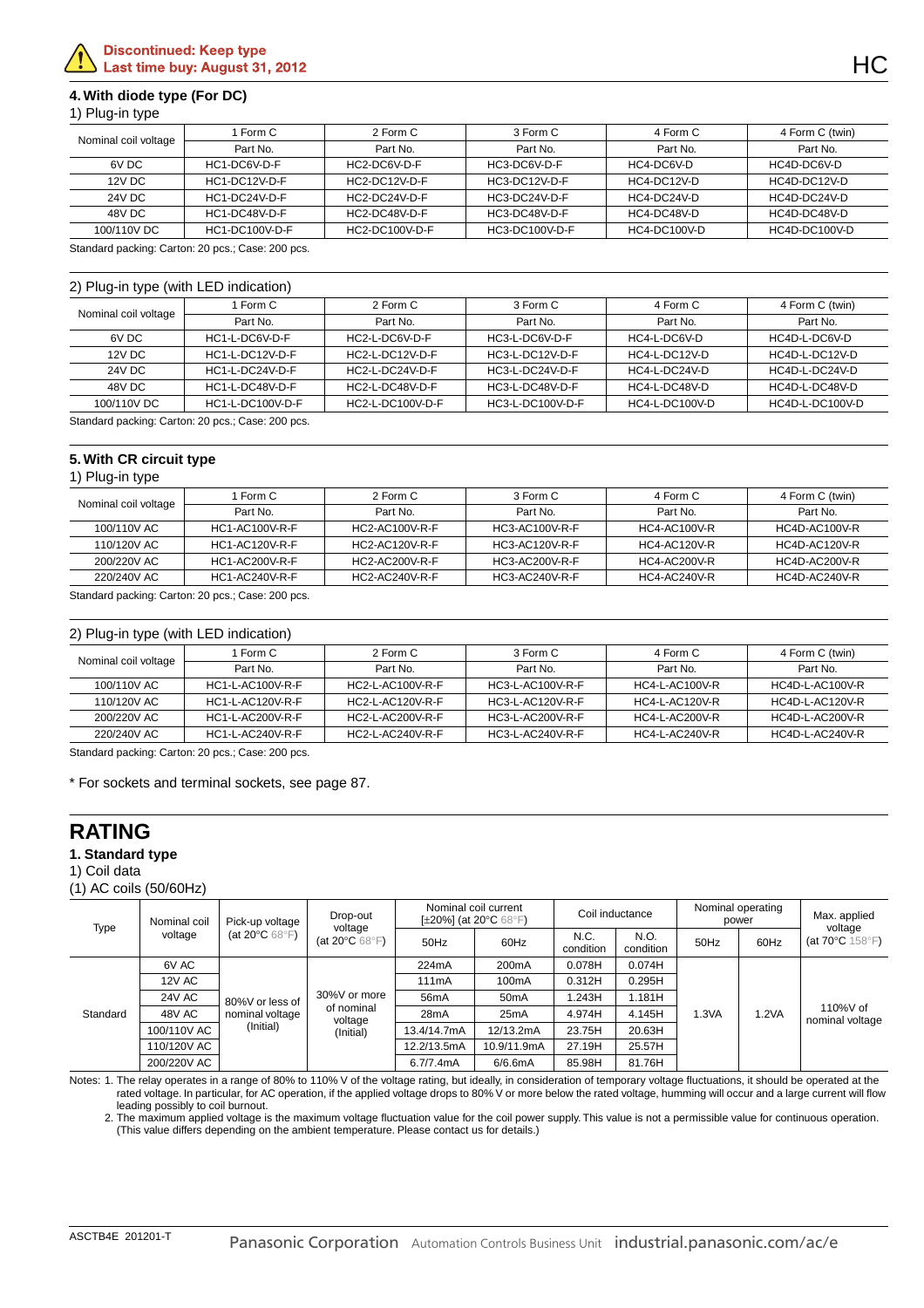

#### (2) DC coils

| Type     | Nominal coil<br>voltage | Pick-up voltage<br>(at 20 $\mathrm{^{\circ}C}$ 68 $\mathrm{^{\circ}F}$ ) | Drop-out voltage<br>(at 20 $\mathrm{^{\circ}C}$ 68 $\mathrm{^{\circ}F}$ ) | Nominal coil current<br>[±10%]<br>(at 20 $\mathrm{^{\circ}C}$ 68 $\mathrm{^{\circ}F}$ ) | Coil resistance<br>[±10%]<br>(at 20 $\rm ^{\circ}C$ 68 $\rm ^{\circ}F)$ | Nominal operating<br>power | Max. applied voltage<br>(at $70^{\circ}$ C 158 $^{\circ}$ F) |
|----------|-------------------------|--------------------------------------------------------------------------|---------------------------------------------------------------------------|-----------------------------------------------------------------------------------------|-------------------------------------------------------------------------|----------------------------|--------------------------------------------------------------|
|          | 6V DC                   |                                                                          | 10%V or more of<br>nominal voltage<br>(Initial)                           | 150 <sub>m</sub> A                                                                      | $40\Omega$                                                              |                            | 110%V of<br>nominal voltage                                  |
|          | 12V DC                  | 80%V or less of                                                          |                                                                           | 75 <sub>m</sub> A                                                                       | 160 $\Omega$                                                            | 0.9W                       |                                                              |
| Standard | 24V DC                  | nominal voltage<br>(Initial)                                             |                                                                           | 37mA                                                                                    | $650\Omega$                                                             |                            |                                                              |
|          | 48V DC                  |                                                                          |                                                                           | 18.5mA                                                                                  | $2.600\Omega$                                                           |                            |                                                              |
|          | 100/110V DC             |                                                                          |                                                                           | $10/11 \text{mA}$                                                                       | $10.000\Omega$                                                          | 1.0W                       |                                                              |

Notes: 1. The coil resistance for DC operation is the value measured when the coil temperature is 20°C 68°F. Compensate ±0.4% for every ±1°C change in temperature. 2. The relay operates in a range of 80% to 110% V of the voltage rating, but ideally, in consideration of temporary voltage fluctuations, it should be operated at the rated voltage.

3. For use with 200 V DC, connect a 10 KΩ (5W) resistor, in series, to the 100 V DC relay.<br>4. The maximum applied voltage is the maximum voltage fluctuation value for the coil power supply. This value is not a permissible (This value differs depending on the ambient temperature. Please contact us for details.)

| 2) Specifications             |                                                                |                               |                                                                                                      |                                                            |                                                                                                                                                                                          |                                                            |                                                                |
|-------------------------------|----------------------------------------------------------------|-------------------------------|------------------------------------------------------------------------------------------------------|------------------------------------------------------------|------------------------------------------------------------------------------------------------------------------------------------------------------------------------------------------|------------------------------------------------------------|----------------------------------------------------------------|
| Characteristics               |                                                                | Item                          |                                                                                                      |                                                            | Specifications                                                                                                                                                                           |                                                            |                                                                |
|                               | Arrangement                                                    |                               | 1 Form C                                                                                             | 2 Form C                                                   | 3 Form C                                                                                                                                                                                 | 4 Form C                                                   | 4 Form C (twin)                                                |
| Contact                       | Contact resistance (Initial)                                   |                               |                                                                                                      |                                                            | Max. 30 m $\Omega$ (By voltage drop 6 V DC 1A)                                                                                                                                           |                                                            |                                                                |
|                               | Contact material                                               |                               |                                                                                                      | Ag alloy (cd free) + Au flash                              |                                                                                                                                                                                          | AgNi type + Au clad                                        |                                                                |
|                               | Nominal switching capacity<br>(resistive load)                 |                               | 10A 250V AC                                                                                          | 7A 250V AC                                                 | 7A 250V AC                                                                                                                                                                               | 5A 250V AC                                                 | 3A 250V AC                                                     |
|                               | Max. switching power<br>(resistive load)                       |                               | 2,500VA                                                                                              | 1,750VA                                                    | 1,750VA                                                                                                                                                                                  | 1,250VA                                                    | 750VA                                                          |
| Rating                        | Max. switching voltage                                         |                               |                                                                                                      |                                                            | 250VAC                                                                                                                                                                                   |                                                            |                                                                |
|                               | Max. switching current                                         |                               | 10A                                                                                                  | 7A                                                         | 7A                                                                                                                                                                                       | 5A                                                         | 3A                                                             |
|                               | Nominal operating power                                        |                               |                                                                                                      |                                                            | AC (50Hz): 1.3VA, AC (60Hz): 1.2VA, DC: 0.9 to 1.1W                                                                                                                                      |                                                            |                                                                |
|                               | Min. switching capacity<br>(Reference value)*1                 |                               |                                                                                                      |                                                            | 1mA 1V DC                                                                                                                                                                                |                                                            | 100uA 1V DC                                                    |
|                               | Insulation resistance (Initial)                                |                               |                                                                                                      |                                                            | Min. 1,000MΩ (at 500V DC) Measurement at same location as "Breakdown voltage" section.                                                                                                   |                                                            |                                                                |
|                               | <b>Breakdown</b><br>voltage<br>(Initial)                       | Between open<br>contacts      | 700 Vrms for 1min. (Detection current: 10mA.)                                                        |                                                            |                                                                                                                                                                                          |                                                            |                                                                |
|                               |                                                                | Between contact<br>sets       | 700 Vrms for 1min. (Detection current: 10mA.)                                                        |                                                            |                                                                                                                                                                                          |                                                            |                                                                |
| Electrical<br>characteristics | Between contact<br>and coil                                    |                               | 2,000 Vrms for 1min. (Detection current: 10mA.)                                                      |                                                            |                                                                                                                                                                                          |                                                            |                                                                |
|                               | Temperature rise (coil)<br>(at $70^{\circ}$ C $158^{\circ}$ F) |                               | Max. 80°C 176°F (By resistive method, nominal coil voltage)                                          |                                                            |                                                                                                                                                                                          |                                                            |                                                                |
|                               |                                                                | Operate time (at 20°C 68°F)*2 |                                                                                                      |                                                            | Max. 20ms (Nominal coil voltage applied to the coil, excluding contact bounce time.)                                                                                                     |                                                            |                                                                |
|                               | Release time (at 20°C 68°F)*2                                  |                               | Max. 20ms (Nominal coil voltage applied to the coil, excluding contact bounce time.) (without diode) |                                                            |                                                                                                                                                                                          |                                                            |                                                                |
|                               | Shock                                                          | Functional                    |                                                                                                      |                                                            | Min. 196 m/s <sup>2</sup> (Half-wave pulse of sine wave: 11 ms; detection time: 10us.)                                                                                                   |                                                            |                                                                |
| Mechanical                    | resistance                                                     | Destructive                   | Min. 980 m/s <sup>2</sup> (Half-wave pulse of sine wave: 6 ms.)                                      |                                                            |                                                                                                                                                                                          |                                                            |                                                                |
| characteristics               | Vibration                                                      | Functional                    |                                                                                                      |                                                            | 10 to 55 Hz at double amplitude of 1 mm (Detection time: 10µs.)                                                                                                                          |                                                            |                                                                |
|                               | resistance                                                     | <b>Destructive</b>            |                                                                                                      |                                                            | 10 to 55 Hz at double amplitude of 2 mm                                                                                                                                                  |                                                            |                                                                |
|                               | Mechanical                                                     |                               |                                                                                                      |                                                            | Min. 5×107: AC coil type (at 180 times/min.); Min. 10 <sup>8</sup> : DC coil type (at 180 times/min.)                                                                                    |                                                            |                                                                |
| <b>Expected life</b>          | Electrical                                                     |                               | Min. 2×10 <sup>5</sup><br>resistive load<br>(at 20 times/min.)                                       | Min. $2\times10^5$<br>resistive load<br>(at 20 times/min.) | Min. 105<br>resistive load<br>(at 20 times/min.)                                                                                                                                         | Min. $2\times10^5$<br>resistive load<br>(at 20 times/min.) | Min. 2×10 <sup>5</sup><br>resistive load<br>(at 20 times/min.) |
| Conditions                    | Conditions for operation,<br>transport and storage*3           |                               |                                                                                                      |                                                            | Ambient temperature: -50°C to +70°C -58°F to +158°F (without LED); -50°C to +60°C -58°F to +140°F (with LED)<br>Humidity: 5 to 85% R.H. (Not freezing and condensing at low temperature) |                                                            |                                                                |
|                               | Max. Operating speed                                           |                               |                                                                                                      |                                                            | 20 times/min. (at max. rating)                                                                                                                                                           |                                                            |                                                                |
| Unit weight                   |                                                                |                               |                                                                                                      |                                                            | Approx. 30q 1.06 oz                                                                                                                                                                      |                                                            |                                                                |

Notes: \*1. This value can change due to the switching frequency, environmental conditions and desired reliability level, therefore it is recommended to check this with the actual load.

\*2. For the AC coil types, the operate/release time will differ depending on the phase.

\*3. The upper limit of the ambient temperature is the maximum temperature that can satisfy the coil temperature rise value. Refer to Usage, transport and storage conditions in NOTES.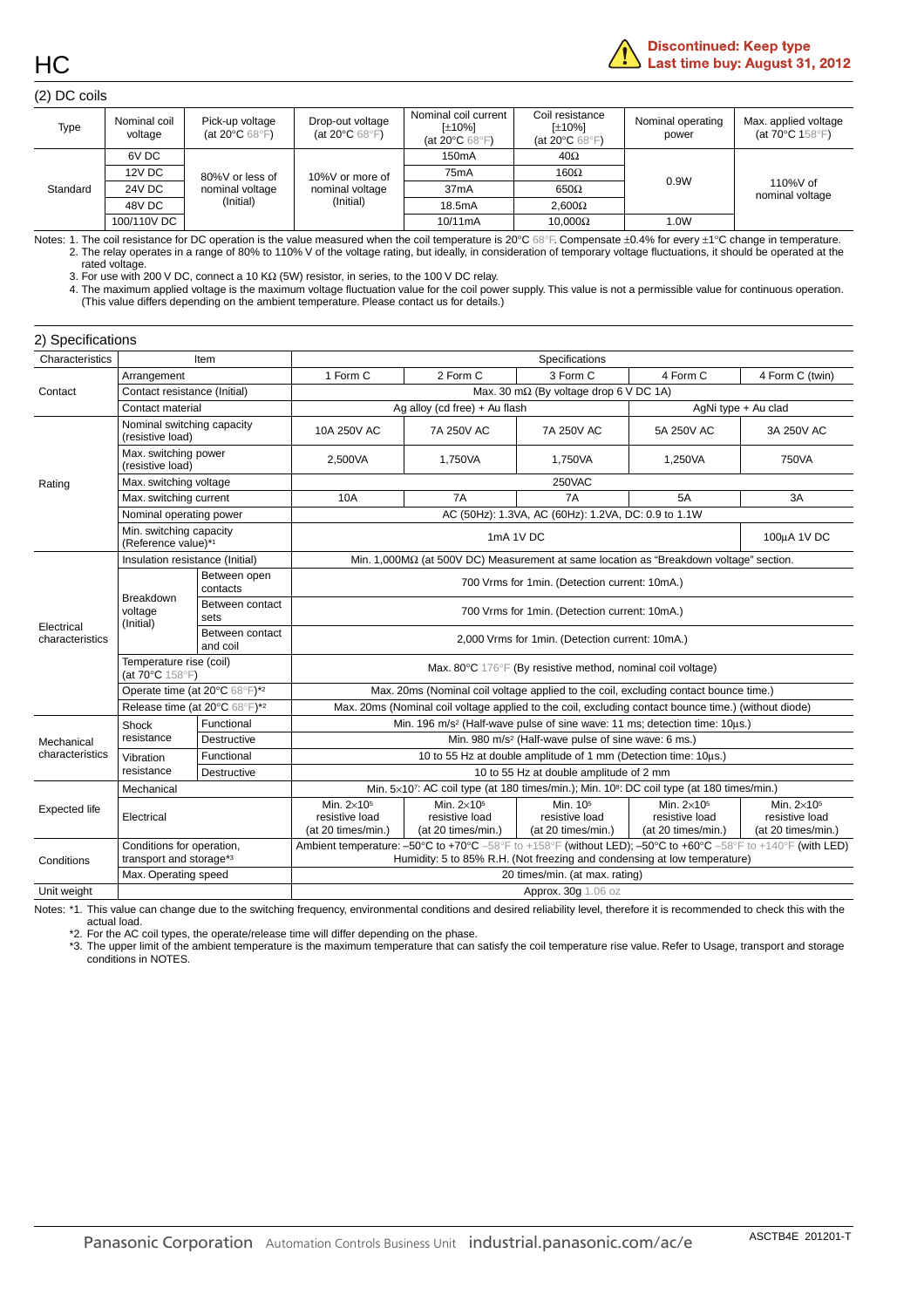#### 3) Switching capacity and expected life

#### (1) Electrical (at 20 times/min.)

| Load            |                |                               | <b>AC</b> |                                       | <b>DC</b> |           |                        |
|-----------------|----------------|-------------------------------|-----------|---------------------------------------|-----------|-----------|------------------------|
|                 |                | Resistive (cos $\varphi$ = 1) |           | Inductive (cos $\varphi \doteq 0.4$ ) | Resistive | Inductive | <b>Expected life</b>   |
| Voltage         | <b>125V AC</b> | <b>250V AC</b>                | 125V AC   | <b>250V AC</b>                        | 30V DC    | 30V DC    |                        |
|                 | 10A            | 10A                           | 5A        | 3A                                    |           |           | Min. $2\times10^5$     |
| 1 Form C        | 7A             | 7A                            | 3A        | 2.5A                                  | 3A        | 1A        | Min. $5\times10^5$     |
|                 | 5A             | 5A                            | 2A        | 1.5A                                  |           |           | Min. 10 <sup>6</sup>   |
|                 | 7A<br>7A       |                               | 3.5A      | 2A                                    | –         |           | Min. $2\times10^5$     |
| 2 Form C        | <b>5A</b>      | 5A                            | 2.5A      | 1.5A                                  | 3A        | 0.6A      | Min. 5×10 <sup>5</sup> |
|                 | 3A             | 3A                            | 1.5A      | 1A                                    |           |           | Min. 10 <sup>6</sup>   |
|                 | 7A             | 7A                            | —<br>—    |                                       | -         |           | Min. 10 <sup>5</sup>   |
| 3 Form C        | _              | _                             | 3.5A      | 2A                                    |           |           | Min. $2\times10^5$     |
|                 | 5A             | 5A                            |           | --                                    | 3A        | 0.4A      | Min. 5×10 <sup>5</sup> |
|                 | 5A             | 5A                            | 2A        | 1A                                    | —         |           | Min. $2\times10^5$     |
| 4 Form C        | 3A             | 3A                            | 1A        | 0.8A                                  | 3A        | 0.4A      | Min. 5×10 <sup>5</sup> |
|                 | 2A             | 2A                            | 0.5A      | 0.4A                                  | _         |           | Min. 10 <sup>6</sup>   |
| 4 Form C (twin) | 3A             | 3A                            | 1A        | 0.8A                                  | 3A        |           | Min. $2\times105$      |

(2) Mechanical (at 180 times/min.)

AC coil type: Min. 5×107; DC coil type: Min. 108

#### **2. Amber sealed type**

#### 1) Coil data

Same coil data as HC relay standard type. Please refer to standard type information.

#### 2) Specifications

| Characteristics            | Item                                                             |                                                                                                                                                                          | Specifications                                           |            |                 |  |  |  |  |  |
|----------------------------|------------------------------------------------------------------|--------------------------------------------------------------------------------------------------------------------------------------------------------------------------|----------------------------------------------------------|------------|-----------------|--|--|--|--|--|
|                            |                                                                  | 1 Form C                                                                                                                                                                 | 2 Form C                                                 | 4 Form C   | 4 Form C (twin) |  |  |  |  |  |
| Contact                    | Arrangement                                                      | 1 Form C                                                                                                                                                                 | 2 Form C                                                 | 4 Form C   | 4 Form C        |  |  |  |  |  |
|                            | Nominal switching capacity (resistive load)                      | 5A 250V AC                                                                                                                                                               | 3A 250V AC                                               | 2A 250V AC | 1A 250V AC      |  |  |  |  |  |
|                            | Max. switching power (resistive load)                            | 1.250VA                                                                                                                                                                  | 700VA                                                    | 500VA      | 250VA           |  |  |  |  |  |
| Rating                     | Max. switching voltage                                           | 250VAC                                                                                                                                                                   | 250VAC                                                   | 250VAC     | 250VAC          |  |  |  |  |  |
|                            | Max. switching current                                           | 5A                                                                                                                                                                       | 3A                                                       | 2A         | 1 A             |  |  |  |  |  |
|                            | Min. switching capacity (Reference value)*1                      | $1mA$ $100mV$ DC<br>100uA 100mV DC                                                                                                                                       |                                                          |            |                 |  |  |  |  |  |
| Electrical characteristics | Temperature rise (coil) (at 60°C 140°F)                          |                                                                                                                                                                          | Max. 90°C 194°F (By resistive method, nominal voltage)   |            |                 |  |  |  |  |  |
| <b>Expected life</b>       | Electrical                                                       |                                                                                                                                                                          | Min. 2×10 <sup>5</sup> resistive load (at 20 times/min.) |            |                 |  |  |  |  |  |
| Conditions                 | Conditions for operation, transport and<br>storage <sup>*2</sup> | Ambient temperature: $-40^{\circ}$ C to $+60^{\circ}$ C $-40^{\circ}$ F to $+140^{\circ}$ F;<br>Humidity: 5 to 85% R.H. (Not freezing and condensing at low temperature) |                                                          |            |                 |  |  |  |  |  |
|                            | Ambient air pressure                                             | 760mmHq±20% (1,013mb±20%)                                                                                                                                                |                                                          |            |                 |  |  |  |  |  |

Notes: Other specifications are same as standard types.

\*1. This value can change due to the switching frequency, environmental conditions and desired reliability level, therefore it is recommended to check this with the actual load.

\*2. The upper limit of the ambient temperature is the maximum temperature that can satisfy the coil temperature rise value. Refer to Usage, transport and storage conditions in NOTES.

#### 3) Switching capacity and expected life

#### (1) Electrical (at 20 times/min.)

| Load                  |                               | AC             |                                  |                | DC        |           |                    |
|-----------------------|-------------------------------|----------------|----------------------------------|----------------|-----------|-----------|--------------------|
|                       | Resistive (cos $\varphi$ = 1) |                | Inductive (cos $\varphi = 0.4$ ) |                | Resistive | Inductive | Expected life      |
| Voltage               | 125V AC                       | <b>250V AC</b> | 125V AC                          | <b>250V AC</b> | 30V DC    | 30V DC    |                    |
| HC1E                  | 5A                            | 5A             |                                  |                | -3A       | 1A        | Min. $2\times105$  |
| HC <sub>2</sub> E     | 3A                            | 3A             |                                  |                | 2A        | 0.7A      | Min. $2\times105$  |
| HC4E                  | 2A                            | 2A             |                                  |                | 2A        | 0.6A      | Min. $2\times105$  |
| HC4ED (4 Form C twin) | 1A                            | 1A             |                                  |                | --        | —         | Min. $2\times10^5$ |

(2) Mechanical (at 180 times/min.)

AC coil type: Min. 5×107; DC coil type: Min. 108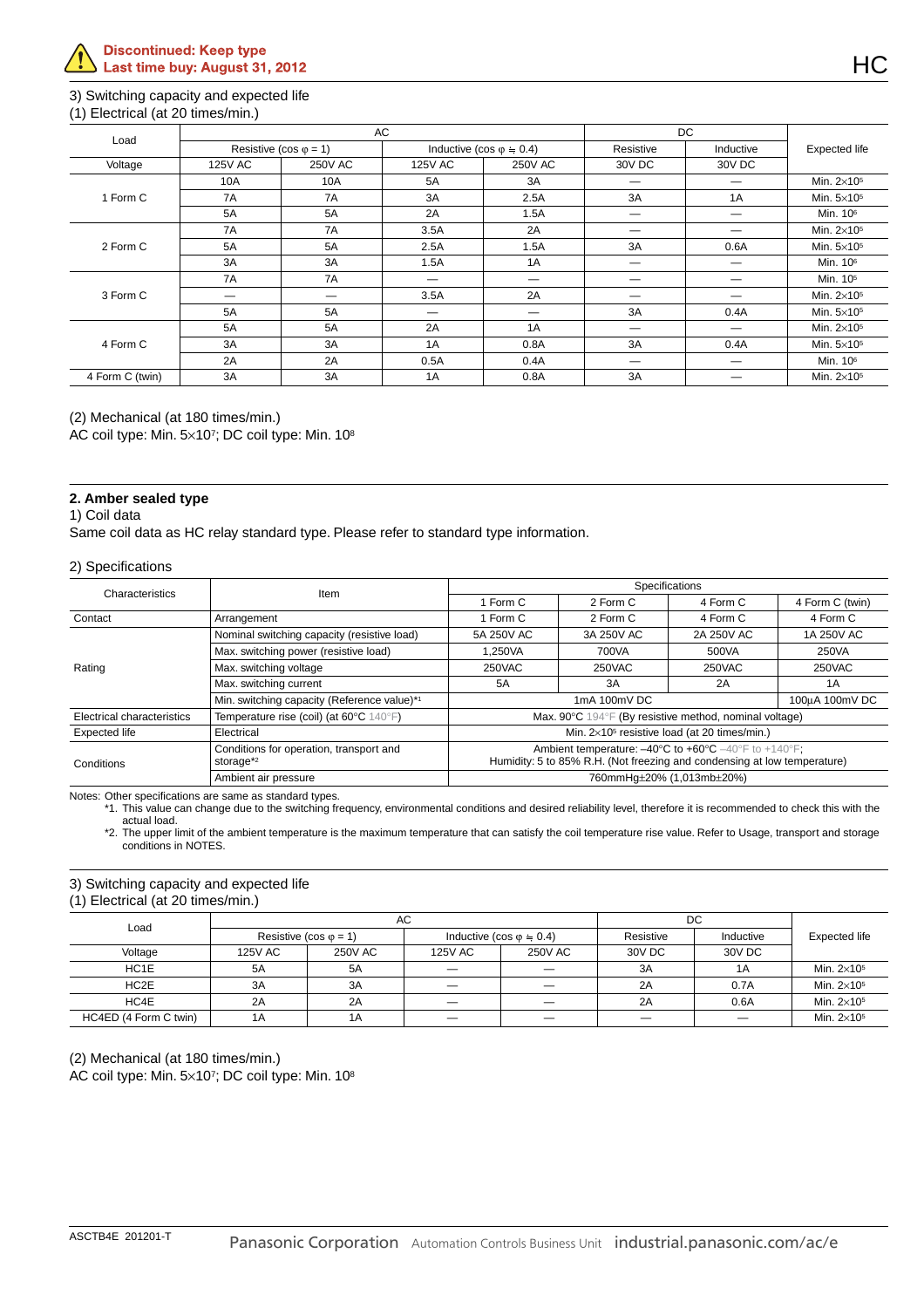#### **3. Keep relay**

#### 1) Coil data

| $(1)$ AC coils $(50/60Hz)$ |  |
|----------------------------|--|
|----------------------------|--|

| Contact<br>arrangement | Nominal<br>coil | Set voltage<br>(at 20 $\mathrm{^{\circ}C}$ 68 $\mathrm{^{\circ}F}$ ) | Reset voltage<br>(at 20 $\degree$ C 68 $\degree$ F) | [ $\pm$ 10%] (at 20 $\degree$ C 68 $\degree$ F) | Nominal operating current | Nominal operating power | Max. applied<br>voltage |                                     |  |
|------------------------|-----------------|----------------------------------------------------------------------|-----------------------------------------------------|-------------------------------------------------|---------------------------|-------------------------|-------------------------|-------------------------------------|--|
|                        | voltage         |                                                                      |                                                     | Set coil                                        | Reset coil                | Set coil                | Reset coil              | (at 50 $\degree$ C 122 $\degree$ F) |  |
|                        | 6V AC           | 80%V or less of<br>nominal voltage<br>(Initial)                      | 80%V or less of<br>nominal voltage<br>(Initial)     | 206mA                                           | 103mA                     | 1.23VA                  | 0.62VA                  | 110%V of<br>nominal voltage         |  |
|                        | <b>12V AC</b>   |                                                                      |                                                     | 100 <sub>m</sub> A                              | 52 <sub>m</sub> A         | 1.20VA                  | 0.62VA                  |                                     |  |
| 2 Form C               | <b>24V AC</b>   |                                                                      |                                                     | 51 <sub>m</sub> A                               | 21.4mA                    | 1.22VA                  | 0.51VA                  |                                     |  |
|                        | 48V AC          |                                                                      |                                                     | 25.2mA                                          | 18.5mA                    | 1.20VA                  | 0.88VA                  |                                     |  |
|                        | 100V AC         |                                                                      |                                                     | 13.3mA                                          | 7.1 <sub>m</sub> A        | 1.33VA                  | 0.71VA                  |                                     |  |

#### (2) DC coils

| Contact<br>arrangement | Nominal<br>coil | Set voltage                                           | Reset voltage<br>(at 20 $\mathrm{^{\circ}C}$ 68 $\mathrm{^{\circ}F}$ ) | Nominal operating current<br>[ $\pm$ 10%] (at 20 $\degree$ C 68 $\degree$ F) |                    | Coil resistance<br>[ $\pm$ 10%] (at 20 $\degree$ C 68 $\degree$ F) |                | Nominal operating power |            | Max. applied<br>voltage             |
|------------------------|-----------------|-------------------------------------------------------|------------------------------------------------------------------------|------------------------------------------------------------------------------|--------------------|--------------------------------------------------------------------|----------------|-------------------------|------------|-------------------------------------|
|                        | voltage         | (at 20 $\mathrm{^{\circ}C}$ 68 $\mathrm{^{\circ}F}$ ) |                                                                        | Set coil                                                                     | Reset coil         | Set coil                                                           | Reset coil     | Set coil                | Reset coil | (at 50 $\degree$ C 122 $\degree$ F) |
|                        | 6V DC           | 80%V or less of                                       | 80%V or less of<br>nominal voltage<br>(Initial)                        | 207 <sub>m</sub> A                                                           | 107mA              | $29\Omega$                                                         | $56\Omega$     | 1.24W                   | 0.64W      | 110%V of<br>nominal voltage         |
|                        | 12V DC          |                                                       |                                                                        | 100 <sub>m</sub> A                                                           | 52.2mA             | $120\Omega$                                                        | $230\Omega$    | 1.20W                   | 0.63W      |                                     |
| 2 Form C               | <b>24V DC</b>   | nominal voltage                                       |                                                                        | 51.1mA                                                                       | 25.5mA             | $470\Omega$                                                        | $941\Omega$    | 1.23W                   | 0.61W      |                                     |
|                        | 48V DC          | (Initial)                                             |                                                                        | 25.3mA                                                                       | 13.7mA             | $1.897\Omega$                                                      | $3.504\Omega$  | 1.21W                   | 0.66W      |                                     |
|                        | 100V DC         |                                                       |                                                                        | 15.6mA                                                                       | 5.8 <sub>m</sub> A | $6.410\Omega$                                                      | $17.241\Omega$ | 1.56W                   | 0.58W      |                                     |

Notes: 1. The allowable coil resistance range is ±10% when within 1,000Ω and ±15% when. 1,000Ω or higher.

2. The maximum applied voltage is the maximum voltage fluctuation value for the coil power supply. This value is not a permissible value for continuous operation. (This value differs depending on the ambient temperature. Please contact us for details.)

| Characteristics               |                                             | Item                     | Specifications                                                                                                            |  |  |  |  |  |
|-------------------------------|---------------------------------------------|--------------------------|---------------------------------------------------------------------------------------------------------------------------|--|--|--|--|--|
| Contact                       | Contact resistance (Initial)                |                          | Max. 50 m $\Omega$ (By voltage drop 6 V DC 1A)                                                                            |  |  |  |  |  |
|                               | Nominal switching capacity (resistive load) |                          | 3A 250V AC                                                                                                                |  |  |  |  |  |
|                               | Max. switching power (resistive load)       |                          | 750VA                                                                                                                     |  |  |  |  |  |
| Rating                        | Max. switching current                      |                          | 3A                                                                                                                        |  |  |  |  |  |
|                               | Nominal operating power                     |                          | Set coil: 1.20VA to 1.33VA; Reset coil: 0.51VA to 0.88VA                                                                  |  |  |  |  |  |
|                               | Min. switching capacity (Reference value)*1 |                          | 100µA 100mV DC                                                                                                            |  |  |  |  |  |
|                               | Breakdown voltage (Initial)                 | Between contact and coil | 1,500 Vrms for 1min.                                                                                                      |  |  |  |  |  |
| Electrical<br>characteristics | Temperature rise (coil)                     |                          | Set coil: Max. 80°C 176°F; Reset coil: Max. 50°C 122°F (at nominal coil voltage)                                          |  |  |  |  |  |
|                               | Set time/Reset time (at 20°C 68°F)          |                          | Approx. 20ms/30ms (at nominal coil voltage)                                                                               |  |  |  |  |  |
| Mechanical<br>characteristics | Shock resistance                            | Functional               | Min. 98m/s <sup>2</sup> (Half-wave pulse of sine wave: 11 ms; detection time: 10us.)                                      |  |  |  |  |  |
|                               | Mechanical                                  |                          | Min. 107 (at 180 times/min.)                                                                                              |  |  |  |  |  |
| <b>Expected life</b>          | Electrical                                  |                          | Min. 2×10 <sup>5</sup> rated load (at 20 times/min.)                                                                      |  |  |  |  |  |
| Conditions                    | Ambient temperature                         |                          | $-40^{\circ}$ C to +50 $^{\circ}$ C $-40^{\circ}$ F to +122 $^{\circ}$ F (Not freezing and condensing at low temperature) |  |  |  |  |  |

Notes: \*1. This value can change due to the switching frequency, environmental conditions and desired reliability level, therefore it is recommended to check this with the actual load.

\*2. Other specifications are same as standard type HC relay. Please see the standard type HC relay.

\*3. Please maintain (reset) the relay more than once a year. Leaving it in the set position for long periods of time will cause the magnet to attenuate over the years. This will decrease the holding power and cause failure of the set position.

#### **4. With diode type (For DC)**

#### 1) Coil data

Same coil data as HC relay standard type for DC. Please refer to standard type information.

Please connect DC coil type built-in diode correctly by verifying the coil polarity.

#### 2) Specifications

| Characteristics                                                                                            | ltem                                             | Specifications                                                                                                                         |  |  |  |  |  |  |
|------------------------------------------------------------------------------------------------------------|--------------------------------------------------|----------------------------------------------------------------------------------------------------------------------------------------|--|--|--|--|--|--|
| Conditions                                                                                                 | Conditions for operation, transport and storage* | <b>Ambient temperature: -50°C to +60°C</b> -58°F to +140°F<br>Humidity: 5 to 85% R.H. (Not freezing and condensing at low temperature) |  |  |  |  |  |  |
| Alater Other constituents on a consequent that the CID relation Discovered the standard time UIO relations |                                                  |                                                                                                                                        |  |  |  |  |  |  |

Notes: Other specifications are same as standard type HC relay. Please see the standard type HC relay. The upper limit of the ambient temperature is the maximum temperature that can satisfy the coil temperature rise value. Refer to Usage, transport and storage conditions in NOTES.

#### **5. With CR circuit type**

#### 1) Coil data

Same coil data as HC relay standard type for AC. Please refer to standard type information.

#### 2) Specifications

| Characteristics            | Item                                             | Specifications                                                                                                                         |  |  |  |  |  |
|----------------------------|--------------------------------------------------|----------------------------------------------------------------------------------------------------------------------------------------|--|--|--|--|--|
| Electrical characteristics | Temperature rise (coil)                          | Max. 90°C 194°F (By resistive method, nominal voltage, rated current at 60°C 140°F)                                                    |  |  |  |  |  |
| Conditions                 | Conditions for operation, transport and storage* | <b>Ambient temperature: -50°C to +60°C</b> -58°F to +140°F<br>Humidity: 5 to 85% R.H. (Not freezing and condensing at low temperature) |  |  |  |  |  |

Notes: Other specifications are same as standard type HC relay. Please see the standard type HC relay. The upper limit of the ambient temperature is the maximum temperature that can satisfy the coil temperature rise value. Refer to Usage, transport and storage conditions in NOTES.

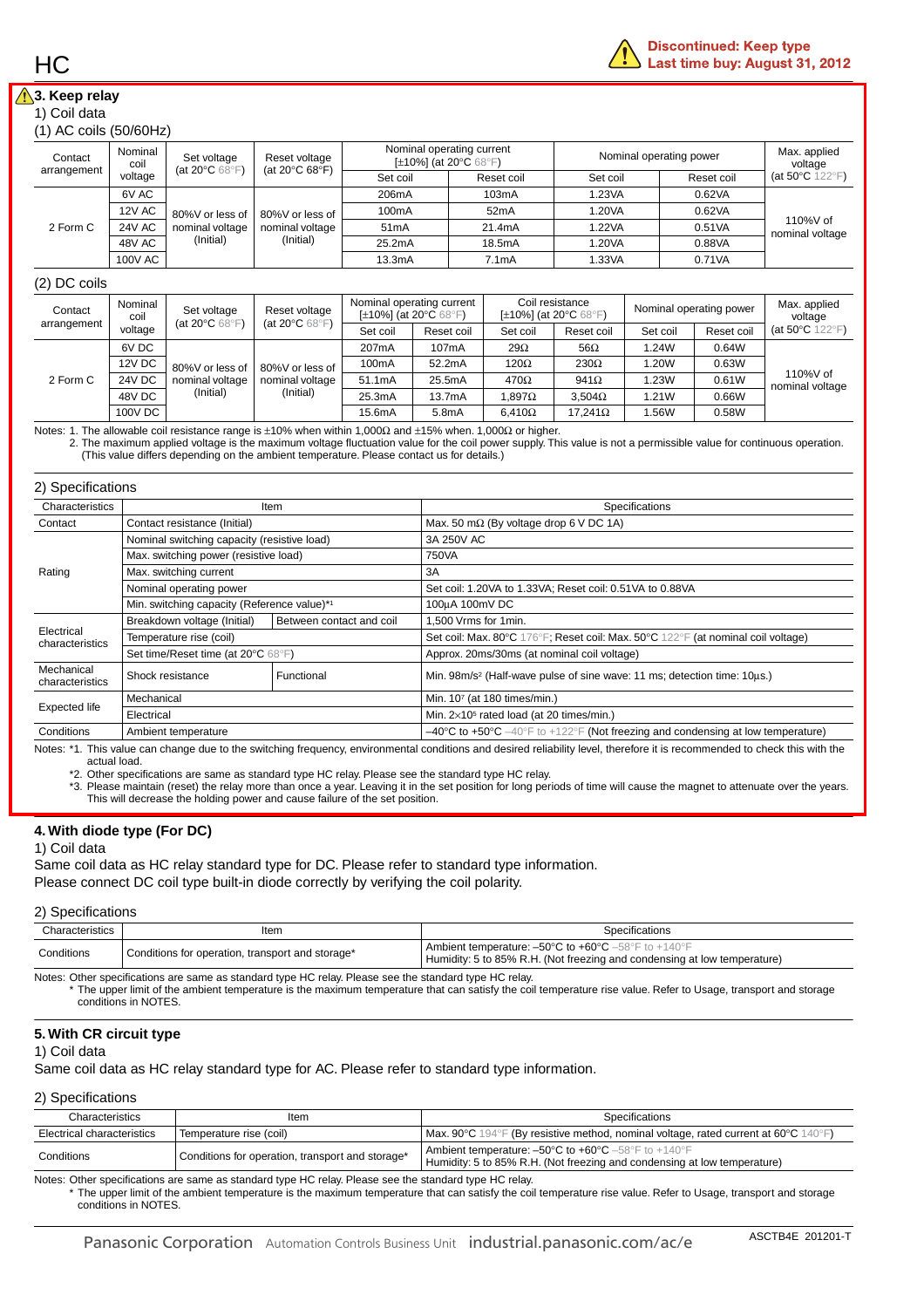### **REFERENCE DATA**

#### **Standard type**

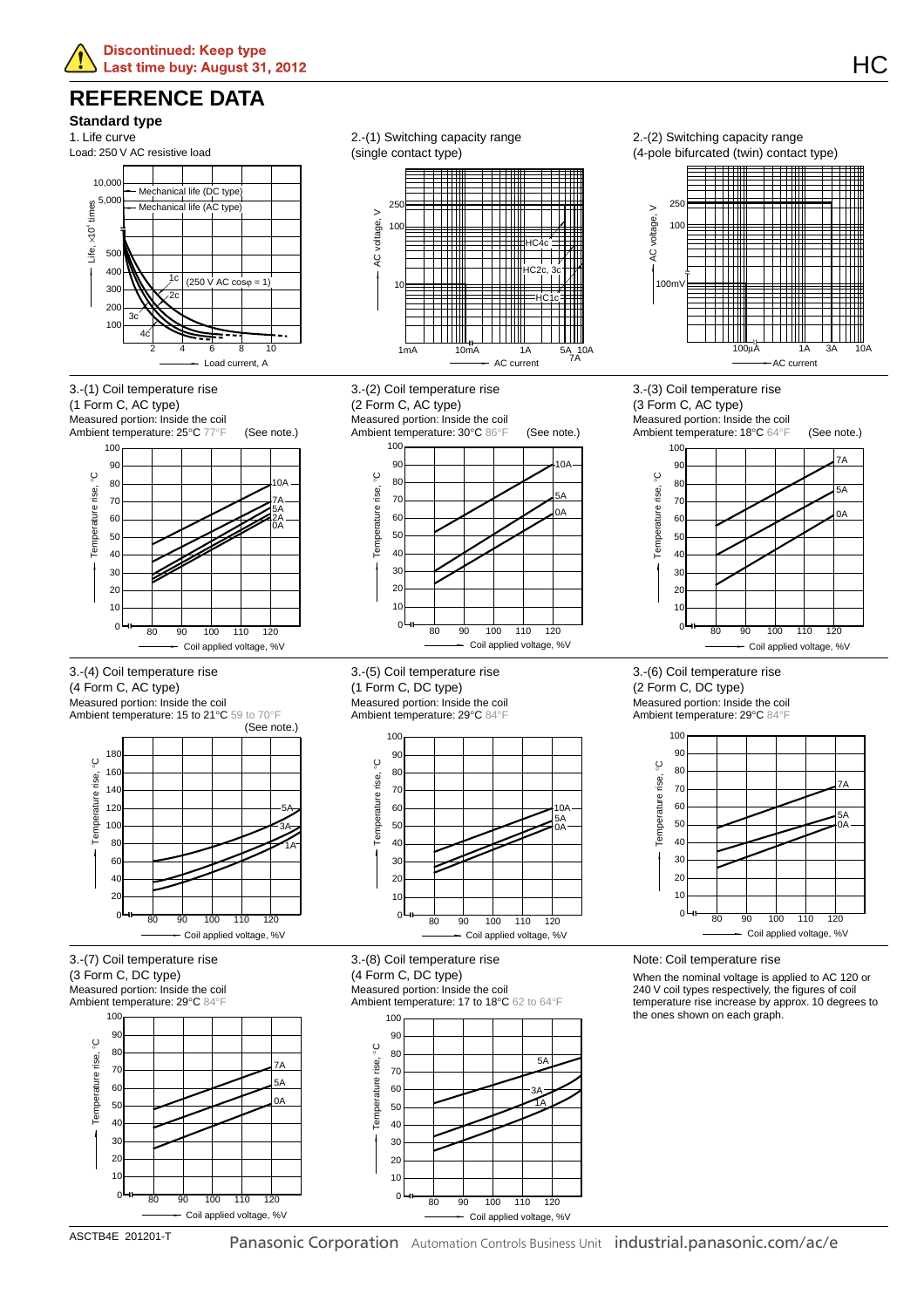#### **Amber sealed type**

1.-(1) Switching capacity range (single contact type)



2.-(2) Coil temperature rise (2 Form C AC type) Measured portion: Inside the coil Ambient temperature: 30°C 86°F



2.-(5) Coil temperature rise (2 Form C DC type) Measured portion: Inside the coil Ambient temperature: 30°C 86°F



**Keep relay** 

Coil temperature rise Tested sample: HC2K-DC12V, 2 pcs Measured portion: Inside the coil Ambient temperature: 28°C 82.4°F 90  $10$ 



1.-(2) Switching capacity range (4-pole bifurcated (twin) contact type)



2.-(3) Coil temperature rise (4 Form C AC type) Measured portion: Inside the coil



Ambient temperature: 30°C 86°F 100

Measured portion: Inside the coil



2.-(1) Coil temperature rise (1 Form C AC type)

**Discontinued: Keep type** Last time buy: August 31, 2012

2.-(4) Coil temperature rise (1 Form C DC type) Measured portion: Inside the coil



Note: Coil temperature rise

When the nominal voltage is applied to AC 120 or 240 V coil types respectively, the figures of coil temperature rise increase by approx. 10 degrees to the ones shown on each graph.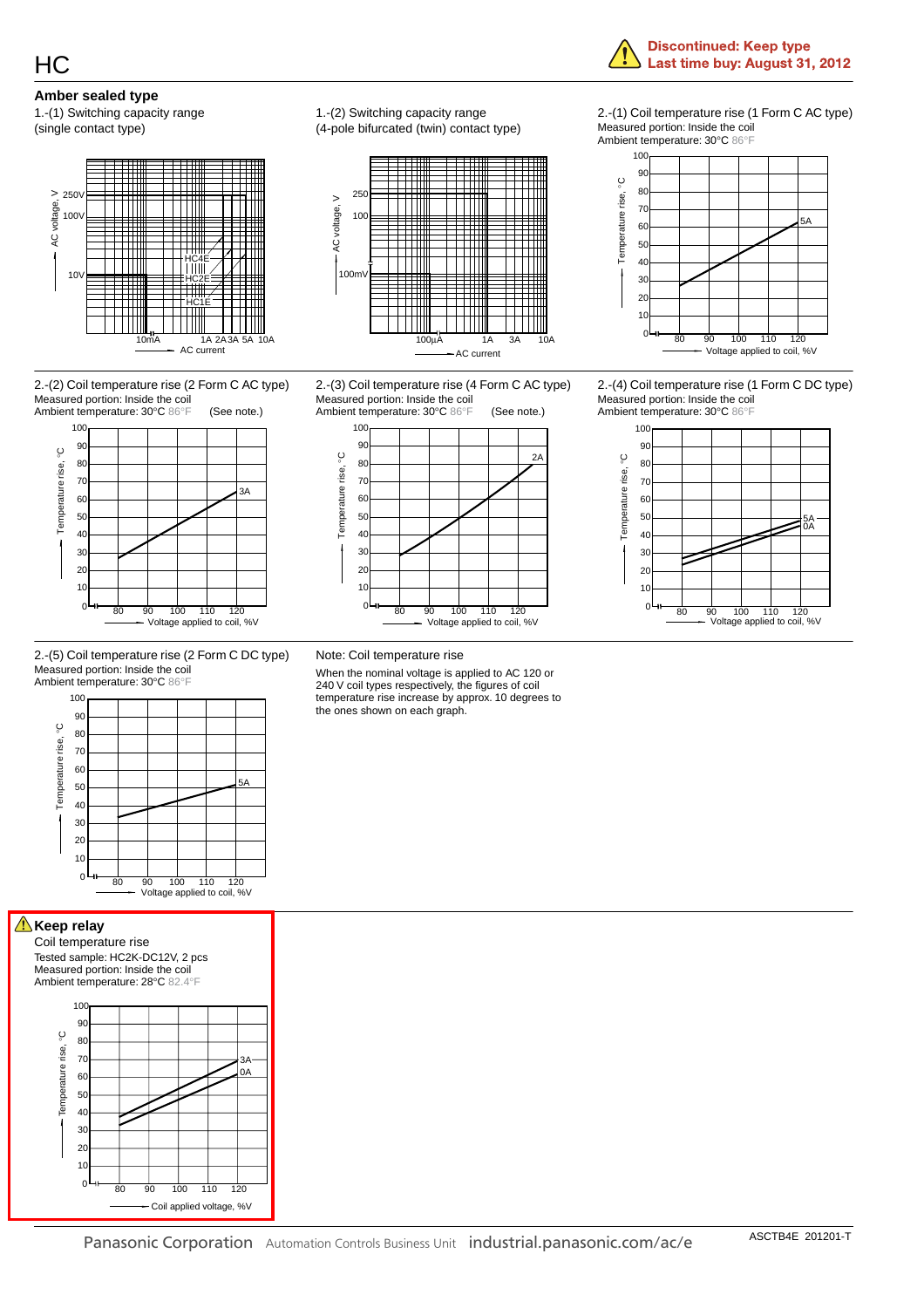#### **Discontinued: Keep type** Last time buy: August 31, 2012

#### **With diode type (For DC)**

1.-(1) DC coil surge voltage waveform (without diode)

1.-(2) DC coil surge voltage waveform (with diode) Diode characteristics; Reverse breakdown voltage: 1,000V, Forward current: 1A





**With CR circuit type** 1.-(1) AC coil surge voltage waveform (with CR circuit)

Tested sample: HC4-AC200V-R



1.-(2) AC coil surge voltage waveform (without CR circuit) Tested sample: HC4-AC200V



**DIMENSIONS** (mm inch) The CAD data of the products with a **CAD Data** mark can be downloaded from: http://industrial.panasonic.com/ac/e

**Standard and Amber sealed types** 1) Plug-in type

1 Form C





External dimensions 20.8  $1.7 - 819$ <br>.067 |  $- 1.7$ 27.2 0.6 1.071 .067 .024  $35.$ 1.386 1 .039  $\overline{\text{d}}\overline{\text{d}}$ 'Ы 6.4 U .252  $0.5$ .100 .020 13.35 .526 4.45 4.41 .175 .174 4.06 2 .160 7 6.35 12 .250 6.35  $13$   $\pi$  14 .250

Schematic (Bottom view) Standard type <sup>2</sup> <sup>7</sup> <sup>12</sup>

 $13$   $\frac{1}{14}$ 







General tolerance:  $\pm 0.3 \pm .012$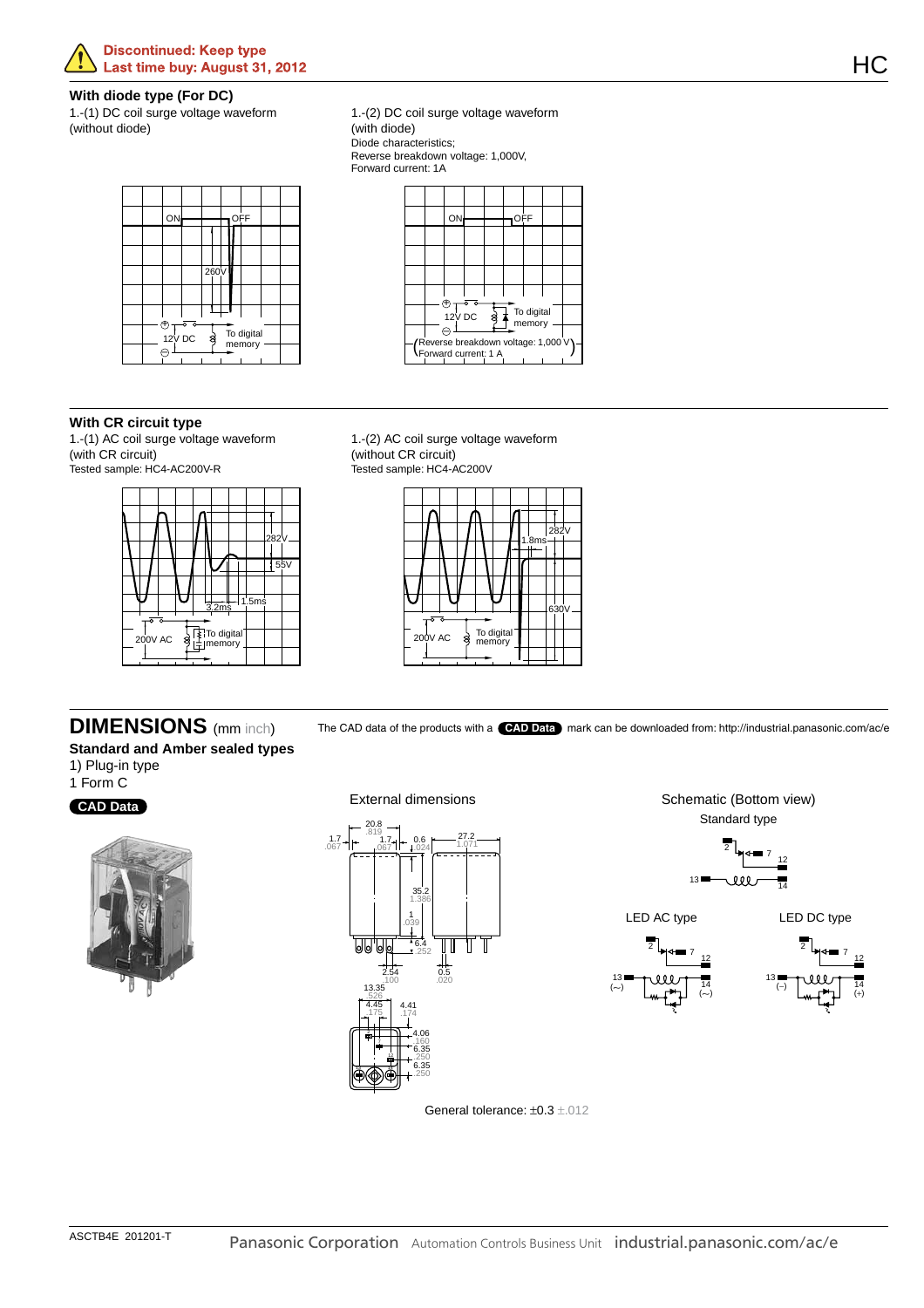#### **CAD Data**



External dimensions 20.8  $.17 - 0.819$ <br>067 -  $-0.067$ 27.2 0.6  $0.024$   $1.071$ 35.2 1.386 1 .039 6.4 Ų U Ή .252 2.54 **2.54 0.5**<br>.100 .020 4.41 1**3.35**<br>526 **.**174 .526 1 4 4.06 .160 6.35 9 12 .250 6.35 13 14 .250





#### General tolerance: ±0.3 ±.012

#### 3 Form C **CAD Data**



20.8  $\begin{array}{c} 1.7 \\ 1.7 \\ -067 \end{array}$  +  $\begin{array}{c} .819 \\ 1.7 \\ -067 \end{array}$ .067 35.2 1.386 6.4 .252 2.54 .100  $0.5$ .020 27.2  $1.071$ 0.6 .039 1 .526 **13.35 4.41**<br>.526 1.174 4.41 4.06 6.35 6.35 .160 .250 .250 13 8 H 9 14 5 HI 6 2 3

External dimensions





#### 4 Form C and 4-pole bifurcated (twin)

#### **CAD Data**





#### Schematic (Bottom view) Standard type 1 2 3 4



General tolerance: ±0.3 ±.012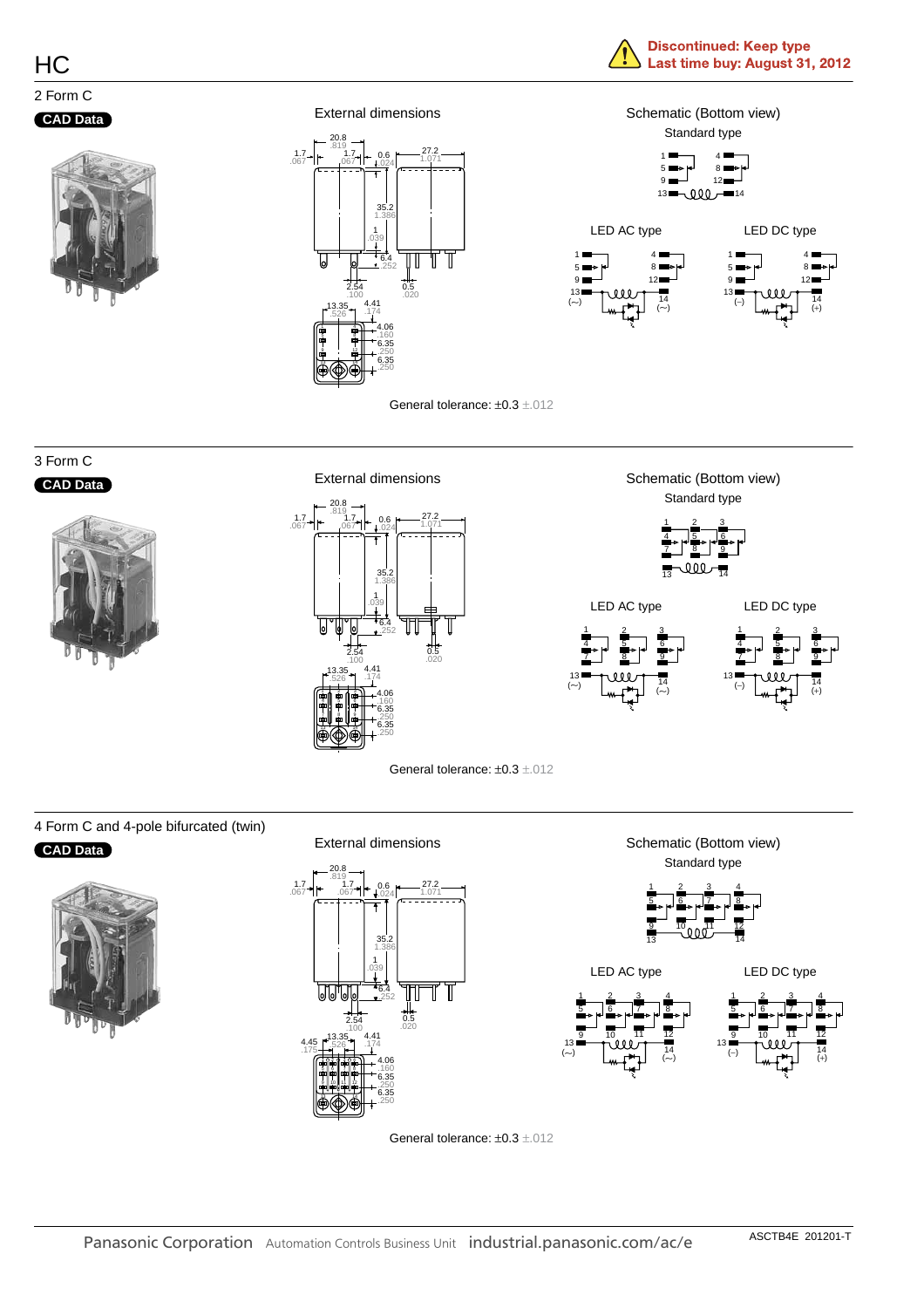

#### 2) PC board type 4 Form C

#### **CAD Data**



External dimensions



The diagrams show the external dimensions of the 4 Form C and 4-pole bifurcated (twin) types. For 1 Form C, 2 Form C, and 3 Form C, see diagrams at plug-in types (only the terminals are different).

Types with 0.9 mm terminal width are also available.



PC board pattern 1 Form C 2 Form C 3 Form C 4 Form C 13.35 .526 8.9 .350 4.45 .175 .161 4.1 10.4 .409|<br>-- 16.8 .661 5-.079 dia. 5-2 dia. hole .526 .161 4.1 10.4 .409|<br>-- 16.8 .661 8-.079 dia.  $8.2$  dia. hole .526 .161 4.1 10.4 .409|<br>**----16.8** .661 11-2 dia. hole 11-.079 dia. 13.35 .526 8.9 .350 4.45 .175 .161 4.1 10.4 .409 16.8 .661 14-.079 dia. 14-2 dia. hole Tolerance: ±0.1 ±.004 **Schematic** Same schematic as plug-in type HC relay

3) TM type 4 Form C

#### **CAD Data**



External dimensions



The diagrams show the external dimensions of the 4 Form C and 4-pole bifurcated (twin) types. For 1 Form C, 2 Form C, and 3 Form C, see diagrams at plug-in types (only the terminals are different).

General tolerance: ±0.3 ±.012

Chassis (Panel) cutout in tandem mounting

23

Chassis (Panel) cutout



Tolerance: ±0.1 ±.004



#### **Schematic**

Same schematic as plug-in type HC relay Be aware that there is no LED indicator with CR circuit and built-in diode types.

- Notes: 1. In mounting, use M3 screws and M3 washers.
	- 2. When mounting TM types, use washers to prevent damage or distortion to the polycarbonate cover. 3. When tightening fixing screws, the optimum torque range should be 0.294 to 0.49 N·m, (3 to 5 kgf·cm). Moreover, use washers to prevent loosening.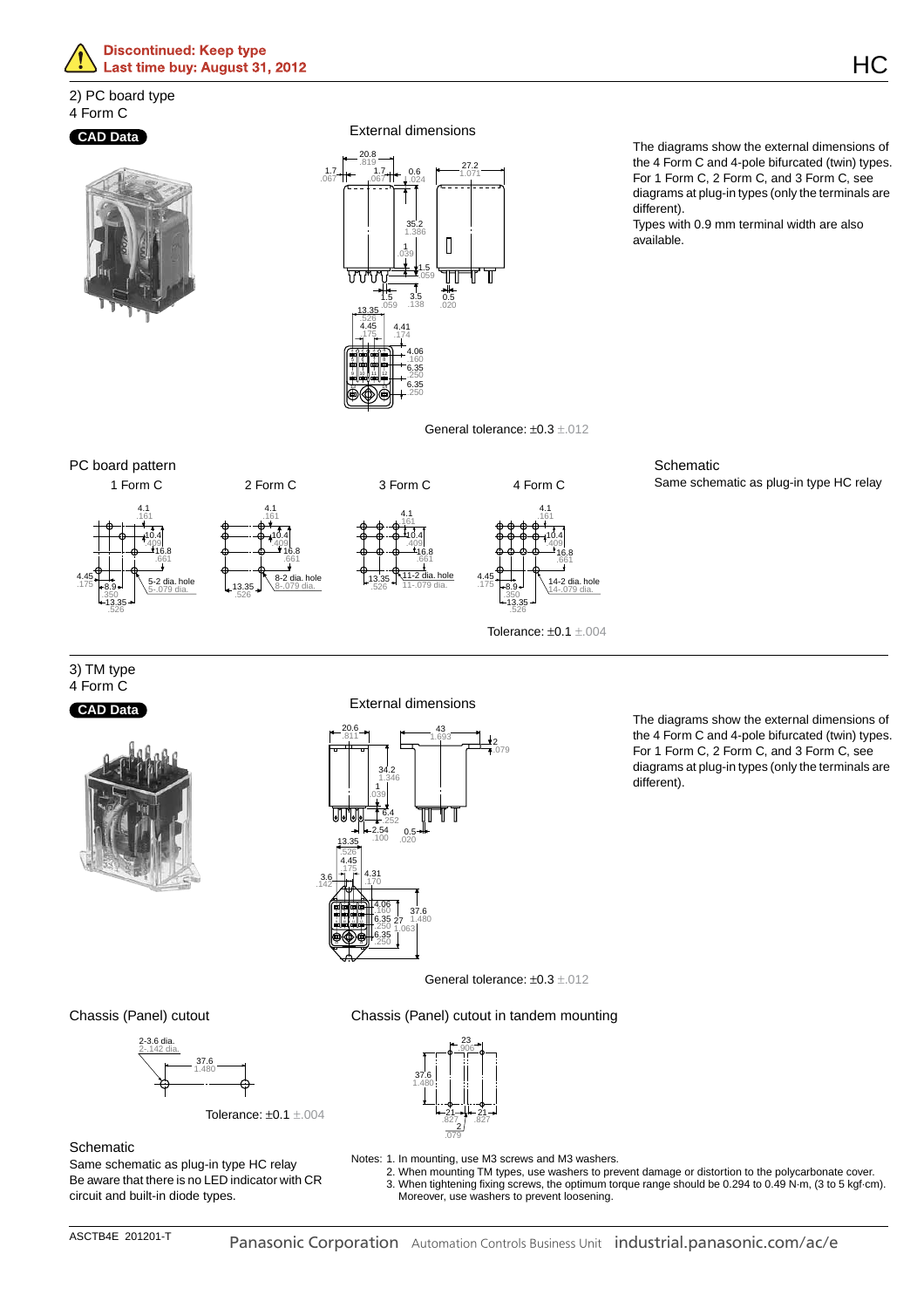

### **With diode type (For DC)**

Same dimensions as HC relay standard/plug-in type

### **CAD Data**



Schematic Without LED indicator



Protection (surge-absorbing) diode

With LED indicator

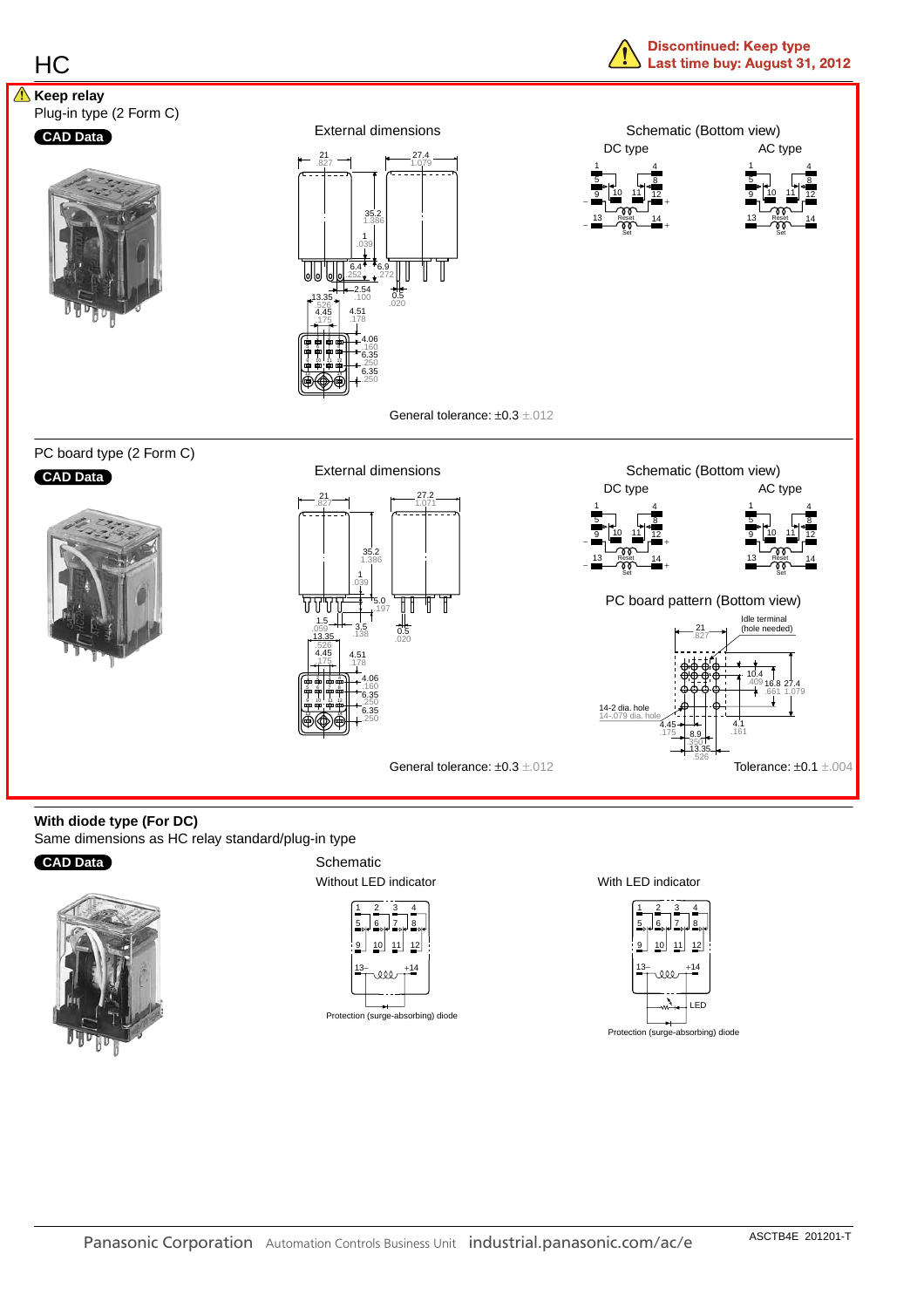#### **With CR circuit type** Plug-in type

### **CAD Data**



4 Form C External dimensions



Diagrams show the external dimensions and schematic of the 4 Form C and 4-pole bifurcated (twin) types. For the 1 Form C, 2 Form C, and 3 Form C types, only the terminals differ. The dimensions of the terminal are the same as for standard type HC relays.

**Schematic** Without LED indicator With LED indicator



|          | Item     |                 | UL/C-UL (Recognized)                                        |                                               |                                                             | CSA (Certified)                               |                                                                                  | VDE (Certified)                                                                 |                                        | TV rating (UL/CSA) |         |
|----------|----------|-----------------|-------------------------------------------------------------|-----------------------------------------------|-------------------------------------------------------------|-----------------------------------------------|----------------------------------------------------------------------------------|---------------------------------------------------------------------------------|----------------------------------------|--------------------|---------|
|          |          |                 | File No.                                                    | Contact rating                                | File No.                                                    | Contact rating                                | File No.                                                                         | Contact rating                                                                  | File No.                               | Rating             | Remarks |
|          | 1 Form C | E43028          | 10A 250V AC<br>1/ <sub>3</sub> HP 125, 250V AC<br>3A 30V DC | LR26550<br>letc.                              | 10A 250V AC<br>1/ <sub>3</sub> HP 125, 250V AC<br>3A 30V DC | 40017406                                      | 10A 250V AC $(cos \phi = 1.0)$<br>$ 3A 250V AC (cos\phi=0.4)$<br>3A 30V DC (0ms) | IUL<br>E43149<br><b>CSA</b><br>LR26550                                          | $TV-3$                                 |                    |         |
|          | HC       | 2 Form C        | E43028                                                      | 7A 250V AC<br>1/6HP 125, 250V AC<br>3A 30V DC | LR26550<br>letc.                                            | 7A 250V AC<br>1/6HP 125, 250V AC<br>3A 30V DC | 40017406                                                                         | 7A 250V AC $(cos \phi = 1.0)$<br>$ 2A 250V AC (cos\phi=0.4)$<br>3A 30V DC (0ms) | IUL<br>E43149<br><b>CSA</b><br>LR26550 | $TV-3$             |         |
| Standard | 3 Form C | E43028          | 7A 250V AC<br>1/6HP 125, 250V AC<br>3A 30V DC               | LR26550<br>letc.                              | 7A 250V AC<br>1/6HP 125, 250V AC<br>3A 30V DC               |                                               |                                                                                  |                                                                                 |                                        |                    |         |
|          |          | $4$ Form $\cap$ | E43028                                                      | 5A 250V AC<br>$1/\omega$ HP 125 250V AC Late  | LR26550                                                     | 5A 250V AC<br>$1/\omega$ HP 125 250V AC       | 40017406                                                                         | 5A 65V AC $(cos \phi = 1.0)$<br>$34.65V$ AC (cos $n-0.4V$                       |                                        |                    |         |

## **SAFETY STANDARDS**

|          | 1 Form C      | E43028 | 10A 250V AC<br>1/ <sub>3</sub> HP 125, 250V AC<br>3A 30V DC | LR26550<br>etc.  | 10A 250V AC<br>1/ <sub>3</sub> HP 125, 250V AC<br>3A 30V DC | 40017406 | 10A 250V AC ( $cos\phi = 1.0$ )<br>3A 250V AC (cos $\phi$ =0.4)<br>3A 30V DC (0ms) | IUL<br>E43149<br><b>CSA</b><br>LR26550 | TV-3   |                         |
|----------|---------------|--------|-------------------------------------------------------------|------------------|-------------------------------------------------------------|----------|------------------------------------------------------------------------------------|----------------------------------------|--------|-------------------------|
| HC       | 2 Form C      | E43028 | 7A 250V AC<br>1/6HP 125, 250V AC<br>3A 30V DC               | LR26550<br>letc. | 7A 250V AC<br>1/6HP 125, 250V AC<br>3A 30V DC               | 40017406 | 7A 250V AC (cos $\phi$ =1.0)<br>2A 250V AC (cos $\phi$ =0.4)<br>3A 30V DC (0ms)    | UL<br>E43149<br>CSA<br>LR26550         | $TV-3$ |                         |
| Standard | 3 Form C      | E43028 | 7A 250V AC<br>1/6HP 125, 250V AC<br>3A 30V DC               | LR26550<br>letc. | 7A 250V AC<br>1/6HP 125, 250V AC<br>3A 30V DC               |          |                                                                                    |                                        |        |                         |
|          | 4 Form C      | E43028 | 5A 250V AC<br>1/10HP 125, 250V AC<br>3A 30V DC              | LR26550<br>etc.  | 5A 250V AC<br>1/10HP 125, 250V AC<br>3A 30V DC              | 40017406 | 5A 65V AC $(cos \phi = 1.0)$<br>3A 65V AC ( $cos\phi = 0.4$ )<br>3A 30V DC (0ms)   |                                        |        |                         |
|          | 4 Form C twin | E43149 | 3A 250V AC<br>3A 30V DC                                     | LR26550<br>letc. | 3A 250V AC<br>3A 30V DC                                     |          |                                                                                    |                                        |        |                         |
|          | 1 Form C      | E43028 | 6A 250V AC<br>1/6HP 125, 250V AC<br>3A 30V DC               | LR26550<br>etc.  | 6A 250V AC<br>1/6HP 125, 250V AC<br>3A 30V DC               |          |                                                                                    |                                        |        |                         |
| HC Amber | 2 Form C      | E43028 | 4A 250V AC<br>1/10HP 125, 250V AC<br>3A 30V DC              | LR26550<br>etc.  | 4A 250V AC<br>1/10HP 125, 250V AC<br>3A 30V DC              |          |                                                                                    |                                        |        |                         |
|          | 4 Form C      | E43028 | 2A 250V AC<br>1/20HP 125, 250V AC<br><b>2A 30V DC</b>       | LR26550<br>etc.  | 2A 250V AC<br>1/20HP 125, 250V AC<br>2A 30V DC              |          |                                                                                    |                                        |        |                         |
|          | 4 Form C twin | E43149 | 1A 250V AC<br>1A 30V DC                                     | LR26550<br>letc. | 1A 250V AC<br>1A 30V DC                                     |          |                                                                                    |                                        |        |                         |
| HC keep  |               | E43149 | 3A 250V AC<br>3A 30V DC                                     | LR26550<br>etc.  | 3A 250V AC<br>3A 30V DC                                     |          |                                                                                    |                                        |        | Approved (DC type only) |